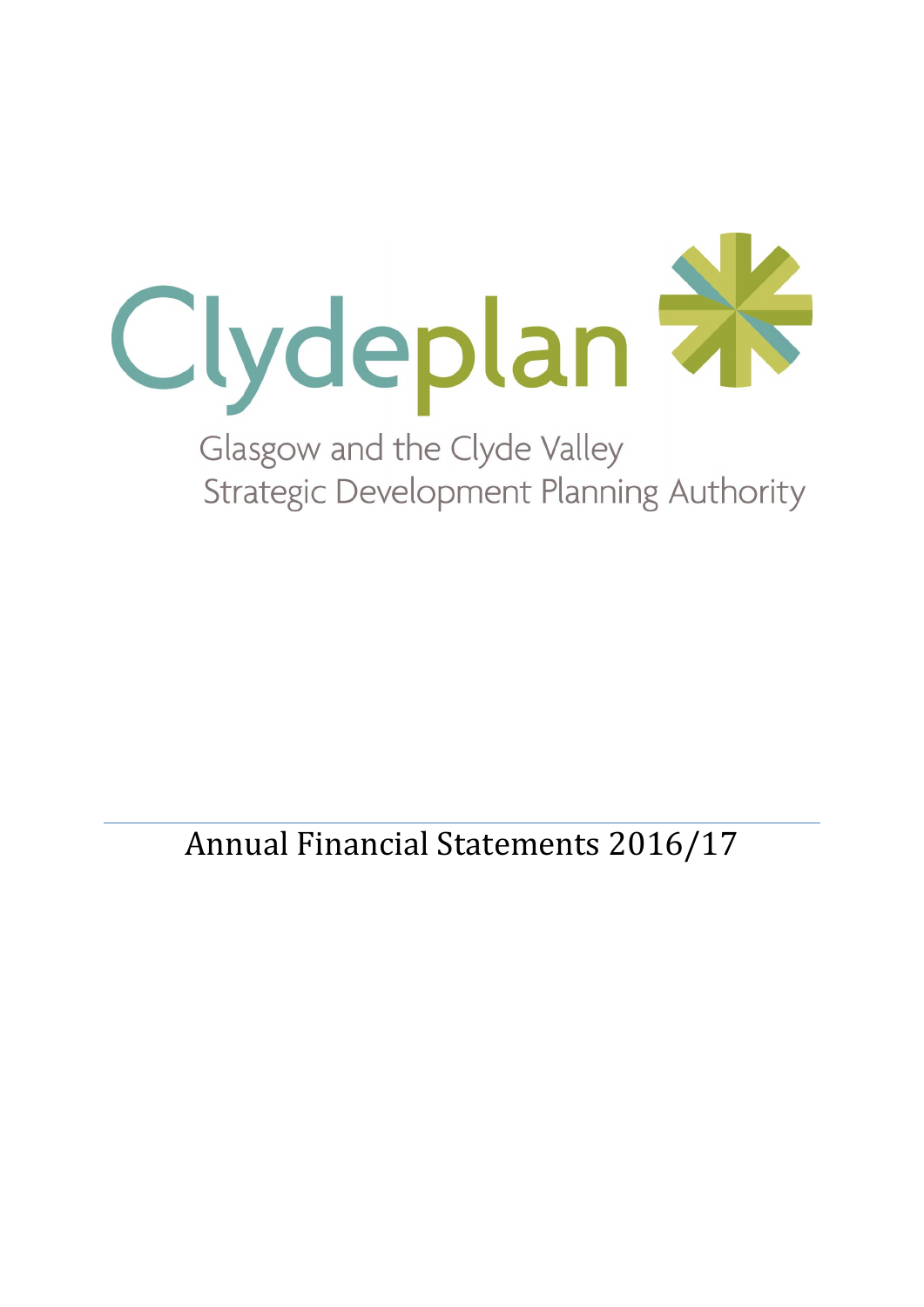## **CONTENTS**

| <b>Management Commentary</b>                                                                                                      | 3  |
|-----------------------------------------------------------------------------------------------------------------------------------|----|
| Statement of Responsibilities for the Annual Accounts                                                                             | 7  |
| Governance Statement                                                                                                              | 8  |
| <b>Remuneration Report</b>                                                                                                        | 11 |
| Independent Auditor's Report                                                                                                      | 14 |
| Movement in Reserves Statement for the year ended 31 March 2017                                                                   | 17 |
| Comprehensive Income and Expenditure Statement for the year ended 31 March 2017                                                   | 18 |
| Expenditure Funding Analysis for the year ended 31 March 2017                                                                     | 19 |
| Balance Sheet as at 31 March 2017                                                                                                 | 20 |
| Cash flow Statement for the year ended 31 March 2017                                                                              | 21 |
| Note 1 Summary of Significant Accounting Policies                                                                                 | 22 |
| Note 2 Accounting Standards Issued not Adopted                                                                                    | 26 |
| Note 3 Critical Judgements in Applying Accounting Policies                                                                        | 26 |
| Note 4 Assumptions made about the future                                                                                          | 26 |
| Note 5 Events after the balance sheet date                                                                                        | 26 |
| Note 6 Details of Movement in Reserves                                                                                            | 27 |
| Note 7 Reconciliation of the Balance on the Comprehensive Income & Expenditure Statement to<br>the Movement in Reserves Statement | 28 |
| Note 8 Green Network Partnership                                                                                                  | 29 |
| Note 9 Financing & Investment Income                                                                                              | 30 |
| Note 10 Operating Leases                                                                                                          | 30 |
| Note 11 Debtors                                                                                                                   | 31 |
| Note 12 Creditors                                                                                                                 | 31 |
| Note 13 Transfer to Creditors                                                                                                     | 31 |
| Note 14 Related Parties                                                                                                           | 31 |
| Note 15 External Audit Costs                                                                                                      | 32 |
| Note 16 Retirement Benefits                                                                                                       | 32 |
| Note 17 Contingent Liabilities and Assets                                                                                         | 36 |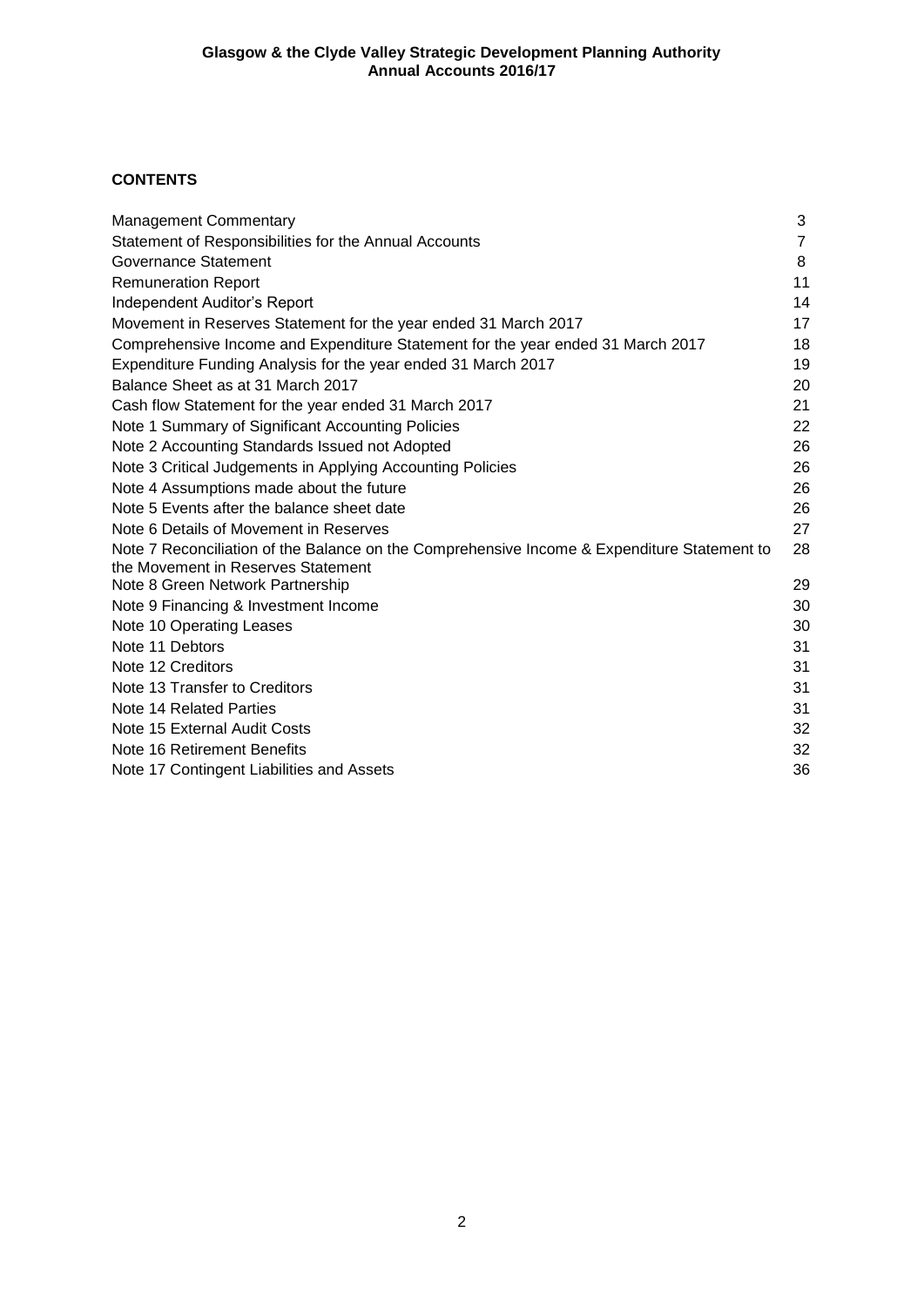# **Management Commentary**

#### **Introduction**

The requirements governing the format and content of local authorities' annual accounts (under s106 of the Local Government (Scotland) Act 1973 joint boards and committees are classed as local authorities) are contained in The Code of Practice on Local Authority Accounting in the United Kingdom ("the Code"). The annual accounts are prepared in line with The Local Authority Accounts (Scotland) Regulations 2014.

#### **History and Statutory Background**

In 2008 the Scottish Government established Strategic Development Planning Authorities for each of the four Scottish city regions. This created the Glasgow and Clyde Valley Strategic Development Planning Authority (GCVSDPA). The principal role of the GCVSDPA is to prepare and maintain an up to date Strategic Development Plan (SDP) for the region. This process involves engagement through joint working and consultation with key stakeholder organisations and the wider community. In 2014 the GCVSDPA rebranded as Clydeplan to improve recognition and gain wider resonance within the region.

GCVSDPA is a Joint Committee formed under section 57 of the Local Government (Scotland) Act 1973. The Joint Committee is comprised of the eight local authorities of East Dunbartonshire, East Renfrewshire, Glasgow City, Inverclyde, North Lanarkshire, Renfrewshire, South Lanarkshire and West Dunbartonshire. A Joint Committee is not a separate legal entity, therefore, to ensure the actions of the GCVSDPA have legal effect it must appoint a 'lead authority' with legal personality to act on its behalf to implement its decisions. The lead authority appointed to act for GCVSDPA is Renfrewshire Council.

The Joint Committee is supported by a Steering Group comprising the SDP Manager and the Chief Planning Officers (or their representatives) of each of the member authorities. The Steering Group meets at least four times a year to consider SDP reviews, consultations and reports to be presented to the Joint Committee and the work programme to be undertaken by the core team for the SDP.

The Glasgow Clyde Valley Green Network Partnership (GCVGNP) has a strong relationship with the GCVSDPA and an overview of the Partnership is provided at note 8 of the financial statements.

#### **The Strategic Development Plan**

The SDP sets out a development strategy over the next 20 years of where new development should be located and a policy framework to help deliver sustainable economic growth and enhance the quality of life in the Glasgow and Clyde Valley region. The current SDP was approved by the Scottish Government on the 29 May 2012 and published on 13 July 2012.

2016/17 saw a number of important developments in respect of strategic development planning which could have significant implications for the future role and work of the GCVSDPA.

Firstly, on 26 May 2016 the second strategic development plan was submitted to the Scottish Ministers for approval. The subsequent Examination ran from 14 July 2016 and concluded on 20 March 2017 with the Reporter's Report of Examination being submitted to Scottish Ministers for their consideration on 20 March 2017.

Secondly, the Scottish Government's response to the independent panel review of the Scottish Planning System was published on 11 July 2016. The report recommended that Strategic Development Plans be removed from the Development Plan hierarchy in Scotland to be replaced with an enhanced National Planning Framework incorporating regional priorities identified through new regional partnership working arrangements. A consultation process on the recommendations concluded on 4 April 2017.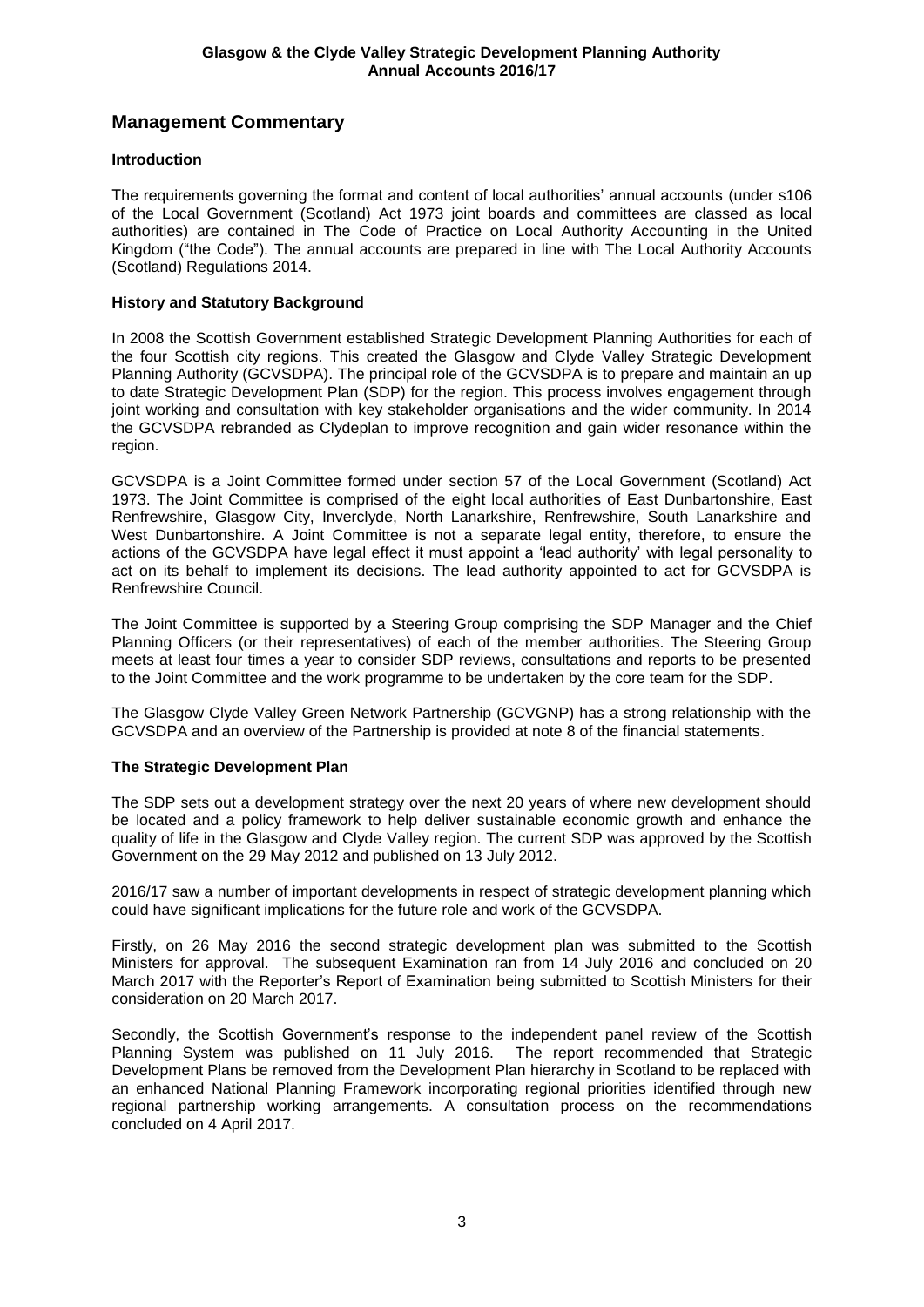Finally the publication of the Glasgow City Region's Economic Strategic and Action Plan in February 2017 and the development of topic based portfolios, including land use and sustainability, aimed at supporting its delivery.

The principle focus for 2017/18 will be the approval by Scottish Ministers of the second Strategic Development Plan and its formal publication, the commencement of the work programme in respect of the third Strategic Development Plan, consideration of the implications of the publication of new Planning Bill, due in December 2017 and the engagement in and support of the work streams emerging from the Glasgow City Region portfolios.

#### **Financial Performance**

#### **Revenue**

The Comprehensive Income and Expenditure Account on page 18 summarises the total costs of providing services and the income available to fund those services.

The Joint Committee has returned a surplus of £29,754 for the financial year 2016/17. This surplus excludes accounting adjustments relating to pensions and short-term accumulating compensated absences. The difference between the employee costs figure below and the figure reported in the Comprehensive Income and Expenditure report is due to accounting adjustments for pension costs £16,000 and accrued employee benefits £3,079.

A summary of the outturn position against the agreed budget is shown below:

|                             | <b>Budget</b> | Actual     | Variance |
|-----------------------------|---------------|------------|----------|
|                             | £             | £          | £        |
| <b>Employee Costs</b>       | 418,800       | 416,629    | 2,171    |
| <b>Property Costs</b>       | 67,500        | 58,669     | 8,831    |
| Supplies and Services       | 43,300        | 36,182     | 7,118    |
| Contractors & Others        | 9,000         | 16,006     | (7,006)  |
| <b>Administrative Costs</b> | 41,800        | 36,022     | 5,778    |
| Payments to Other Bodies    | 7,100         | 4.041      | 3,059    |
| <b>Total Expenditure</b>    | 587.500       | 567.549    | 19,951   |
| <b>Requisition Income</b>   | (579,500)     | (579, 500) |          |
| Other Income                | (8,000)       | (17, 803)  | 9,803    |
| <b>Total Income</b>         | (587, 500)    | (597, 303) | 9,803    |
| (Surplus)/Deficit for Year  |               | (29,754)   | 29,754   |

The underspend in Employee Costs is mainly due to an underspend in training costs.

The underspend in Property Costs is due to renting out office space for the year to an external body. Rent levels agreed under the lease extension, approved in August 2016, remain unchanged from previous levels.

The underspend in Supplies and Services is the result of continuing to reduce the cost of IT maintenance and slower replacement of IT equipment, which has assisted to offset an increase in the costs associated with the Development Plan.

Consultancy fees incurred in respect of the preparation of the Proposed Plan have contributed to the overspend in Contractors.

Administration Costs is underspent due to lower than expected printing and stationery costs and conference and course expenses.

Payments to Other Bodies is underspent due to a decrease in survey expenditure in 16/17.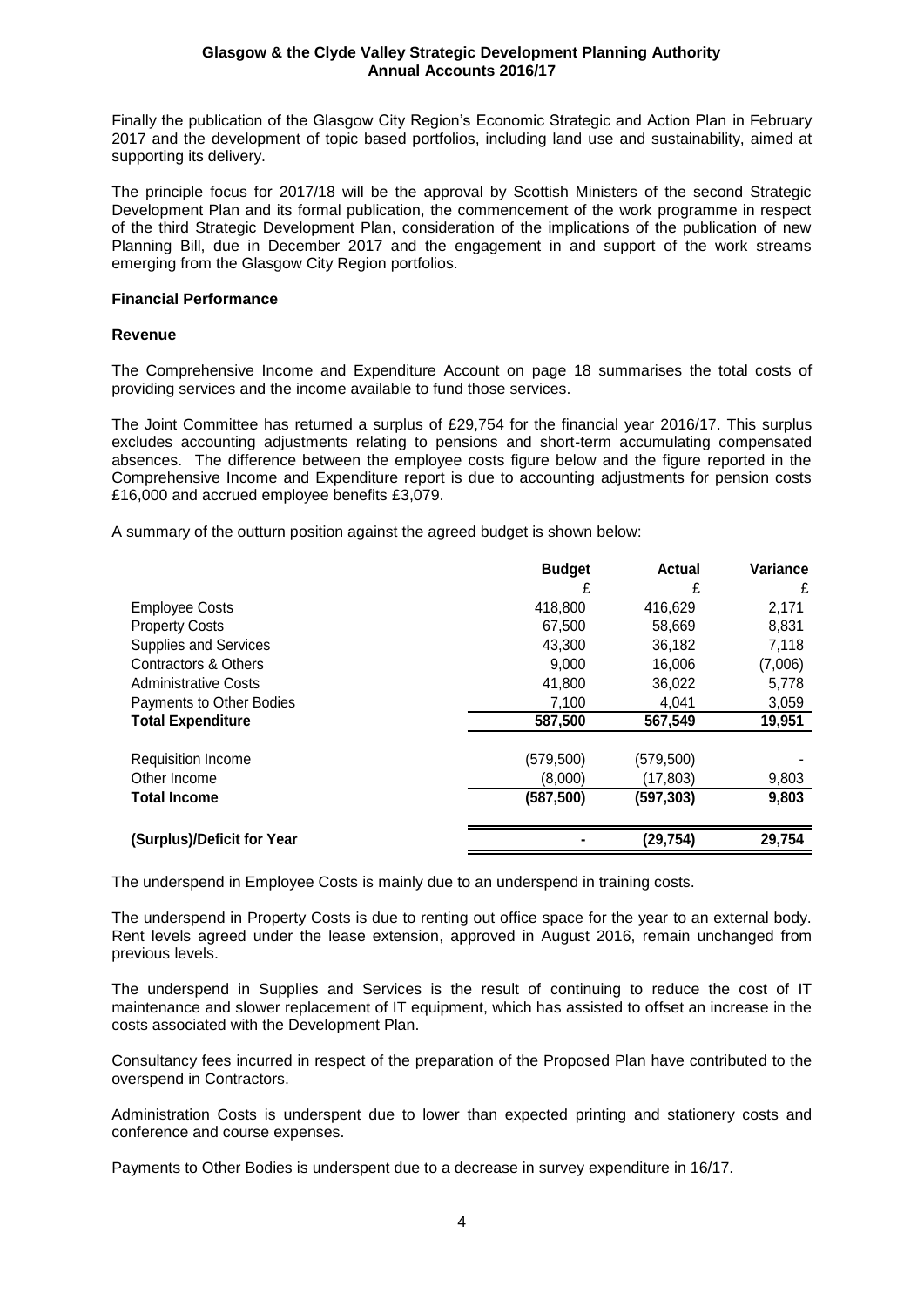Other Income is over recovered due to the income received from the Glasgow Green Network to cover the administration support by GCVSDPA employees.

#### **Capital and Reserves**

The Joint Committee does not have the legal powers necessary to hold assets therefore there is no capital spend. Cash balances held by the Joint Committee are matched by creditor balances. The largest creditor balance relates to the revenue reserve balance of £288,241.

The balance on revenue reserves is made up as follows:

| <b>Balance at 31 March 2017</b>             | £288,241 |
|---------------------------------------------|----------|
| General Reserves                            | £95.755  |
| Strategic Development Plan Contingency Fund | £192.486 |

#### **Provisions, Contingencies and Write-offs**

The Joint Committee is not aware of any eventualities which may have a material effect on the financial position of the Joint Committee, and has made no provisions for such eventualities.

In general, any contingent liabilities known to the Joint Committee are covered by insurance arrangements.

There were no debt write-offs during the year.

#### **Net Pension Position**

The disclosure requirements for pension benefits under IAS19 are detailed at Note 16. The appointed actuaries have confirmed a net liability position of £0.940 million, a deterioration of £0.478 million in their assessment of the position of the pension fund. The net deficit position of the pension reserve impacts on the net asset position of the Joint Committee as a whole, however the funding of these future liabilities will be met from future requisitions from members and as such the going concern assumption is valid.

The appointed actuaries remain of the view however that the asset holdings of the Strathclyde Pension Scheme and the contributions from employees and employers together with planned increases in employers' contributions provide sufficient security and income to meet future pension liabilities.

#### **Service changes and Future Developments**

There have been no changes to the statutory functions which the Joint Committee undertakes, however the Joint Committee is aware of the ongoing review of the planning system by the Scottish Government. The Scottish Government published a consultation document on the planning review which closed on  $4<sup>th</sup>$  April 2017. The review proposes the removal of Strategic Development Plans from the development planning hierarchy with regional priorities set out in an enhanced National Planning Framework supported by a process of regional partnership working. The Scottish Government intend for a Planning Bill to be published towards the end of 2017.

#### **Events after the Balance Sheet Date**

Events from the Balance Sheet Date until the Date of Signing the Accounts have been taken into consideration.

#### **Impact of Economic Climate**

The Joint Committee recognises the difficult financial climate facing local authorities and has continued to seek efficiencies wherever possible. It has been agreed that the level of requisition in 2017/18 remain at 2016/17 levels.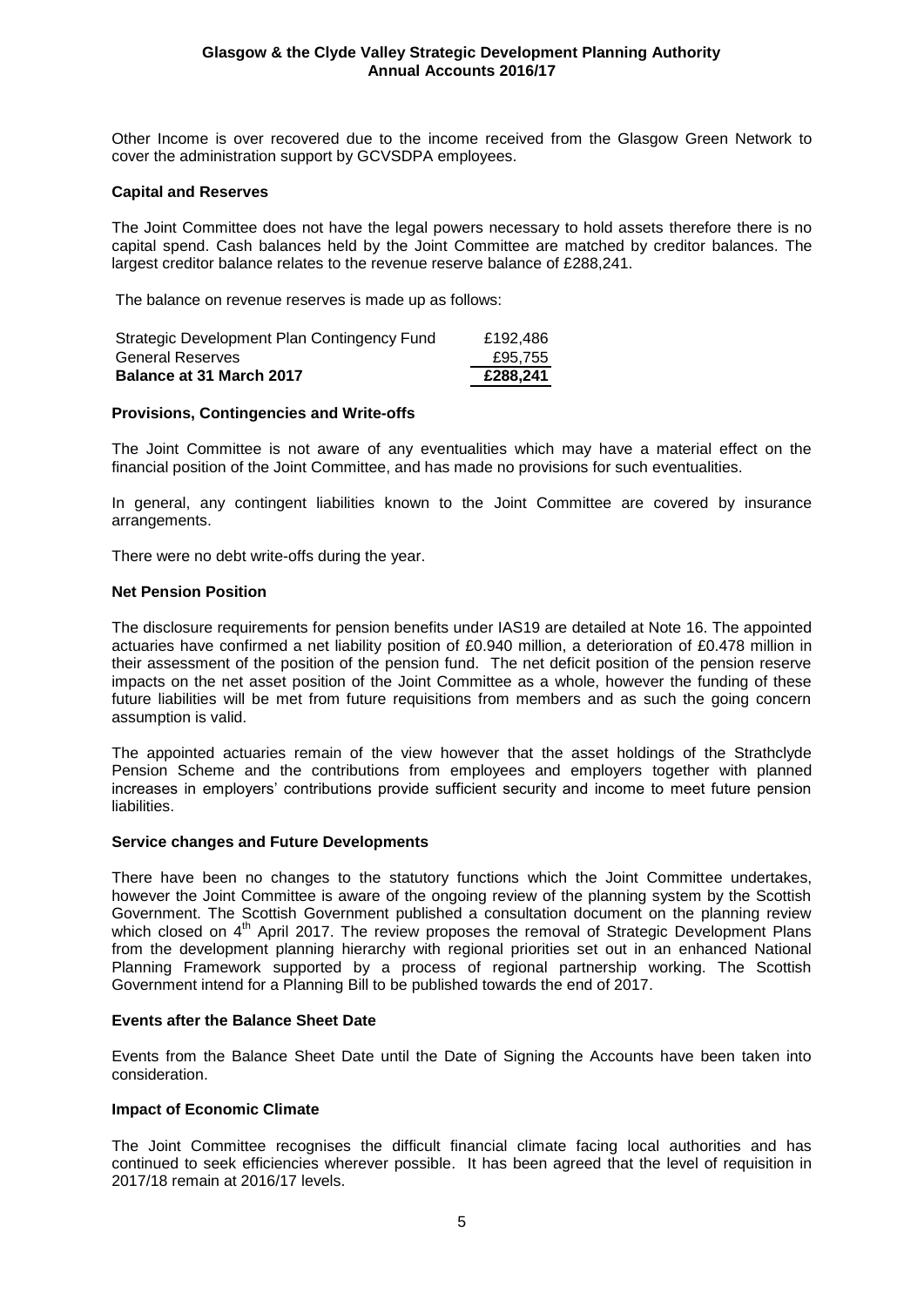### **Conclusion**

We would wish to take this opportunity to acknowledge the team effort required to produce the accounts and to record my thanks to both the Strategic Development Plan Manager and his staff, and to my staff for their continued hard work and support.

**Councillor Lawrence O'Neill** Convenor 11 September 2017

**Alan Russell Stuart Tait** 11 September 2017

Strategic Development Plan Manager<br>11 September 2017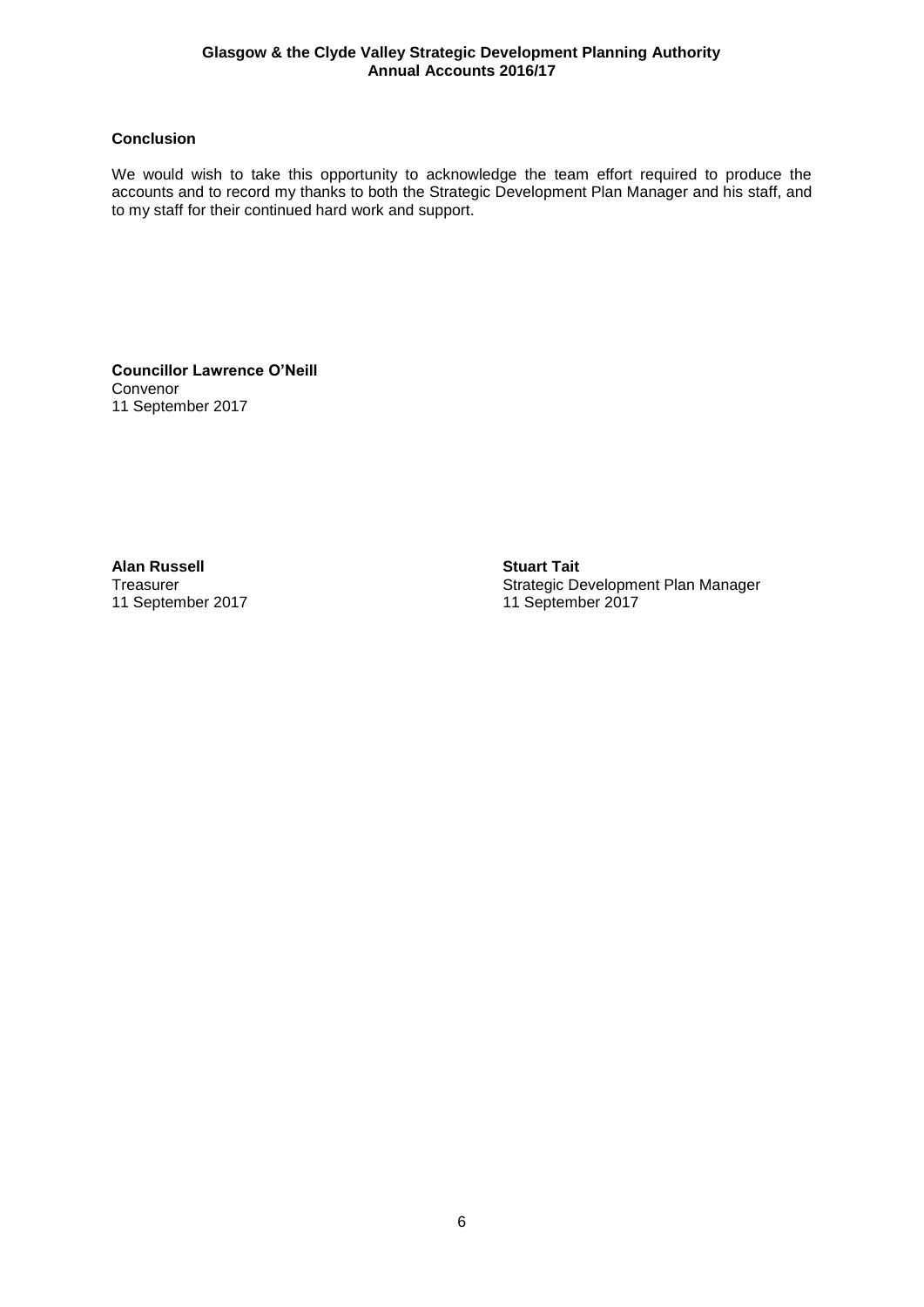# **Statement of Responsibilities for the Annual Accounts**

#### **The Joint Committee's Responsibilities**

The Joint Committee is required:

- 0 to make arrangements for the proper administration of its financial affairs and to secure that the proper officer of the Joint Committee has the responsibility for the administration of those affairs. (section 95 of the Local Government (Scotland) Act 1973). The Director of Finance and Resources at Renfrewshire Council is the designated Officer and operates as the Treasurer for the Glasgow & Clyde Valley Strategic Development Planning Authority;
- 0 to manage its affairs to secure economic, efficient and effective use of resources and safeguard its assets;
- . to ensure the Annual Accounts are prepared in accordance with legislation (The Local Authority Accounts (Scotland) Regulations 2014), and so far as is compatible with that legislation, in accordance with proper accounting practices (section 12 of the Local Government in Scotland Act 2003);
- 0 to approve the Annual Accounts for signature.

I confirm that these Annual Accounts were approved for signature by the Joint Committee at its meeting on the 11 September 2017.

Signed on behalf of Glasgow and Clyde Valley Strategic Development Planning Authority Joint Committee:

**Councillor Lawrence O'Neill** Convenor 11 September 2017

#### **The Treasurer's Responsibilities**

The Treasurer is responsible for the preparation of the Joint Committee's Annual Accounts in accordance with the Code of Practice on Local Authority Accounting in the United Kingdom ('the Code').

In preparing this statement of accounts, the Treasurer has:

- 0 Selected suitable accounting policies and then applied them consistently;
- $\bullet$ Made judgements and estimates which were reasonable and prudent;
- 0 Complied with legislation;
- . Complied with the local authority Accounting Code (in so far as it is compatible with legislation);
- . Kept proper accounting records which were up to date;
- 0 Taken reasonable steps for the prevention and detection of fraud and other irregularities.

I certify that the financial statements give a true and fair view of the financial position of the Joint Committee at the reporting date and the transactions of the Joint Committee for the year ended 31 March 2017.

**Alan Russell CPFA Treasurer** 11 September 2017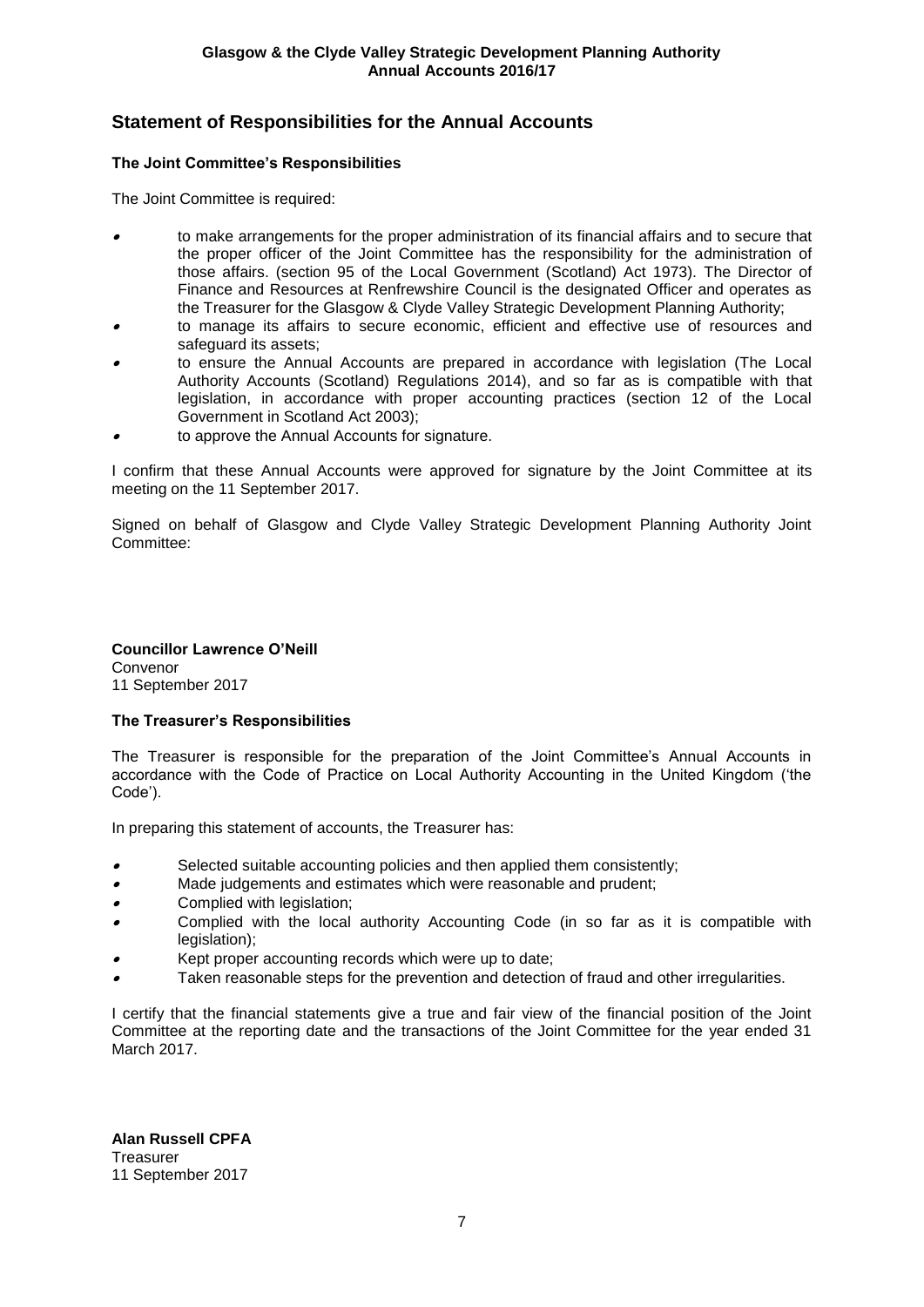# **Governance Statement**

### **Scope of Responsibility**

Glasgow and Clyde Valley Strategic Development Planning Authority's Joint Committee is responsible for ensuring that its business is conducted in accordance with the law and proper standards, and that public money is safeguarded, properly accounted for, and used economically, efficiently and effectively. The Joint Committee also has a statutory duty to make arrangements to secure best value under the Local Government in Scotland Act 2003. In discharging this overall responsibility, the Joint Committee's elected members and senior officers are responsible for putting in place proper arrangements for its affairs and facilitating the effective exercise of its functions, which includes arrangements for the management of risk.

### **The Joint Committee's Governance Framework**

The governance framework comprises the systems and processes, and culture and values, by which the Joint Committee is directed and controlled. It also describes the way it engages with, and accounts to its stakeholders.

The Joint Committee has also put in place a system of internal control designed to manage risk to a reasonable level. Internal control cannot eliminate all risk of failure to achieve policies, aims and objectives and can therefore only provide reasonable and not absolute assurance of effectiveness. The system of internal control is based on an ongoing process designed to identify and prioritise the risks to the achievement of the Joint Committee's policies, aims and objectives, to evaluate the likelihood of those risks being realised and the impact should they be realised, and to manage them efficiently, effectively and economically.

The main features of our governance arrangements are summarised below:

- Minute of Agreement between the member councils of the Joint Committee [www.clydeplan](http://www.clydeplan-sdpa.gov.uk/whoweare/overview)[sdpa.gov.uk/whoweare/overview,](http://www.clydeplan-sdpa.gov.uk/whoweare/overview) setting out the arrangement for the preparation, monitoring and review of the Strategic Development Plan,
- The Joint Committee is supported by a Steering Group comprising planning professionals from each of the member councils and the Strategic Development Plan Manager,
- Development Plan Scheme and Participation Statement sets out the key timelines for the preparation of the Strategic Development Plan and the Joint Committee's approach to engagement with our stakeholders on its development, this is reviewed annually,
- Clearly defined Standing Orders, Scheme of Delegation and Financial Regulations
- Comprehensive business planning arrangements, setting key targets and action plans designed to achieve the objectives of the Strategic Development Plan,
- Public performance reporting through the Annual Report,
- Policies to regulate employee related matters, including the employee code of conduct and disciplinary procedures,
- The Joint Committee approves, as part of the Glasgow and Clyde Valley Green Network Partnership's Terms of Reference, the allocation of local authority contributions to support the delivery of its Business Plan.
- Risk management arrangements including regular monitoring and review of significant risk exposures.

Within the overall control arrangements, the system of internal financial control is intended to ensure that assets are safeguarded, transactions are authorised and properly recorded and material errors are detected and corrected. The system is based on a framework of management information, financial regulations, administrative procedures (including segregation of duties), management and supervision, and a system of delegation and accountability. The system includes:

- Financial management is supported by comprehensive financial regulations and codes,
- Comprehensive budgeting systems, and detailed guidance for budget holders,
- Regular reviews of periodic and annual financial reports which indicate financial performance against the forecasts,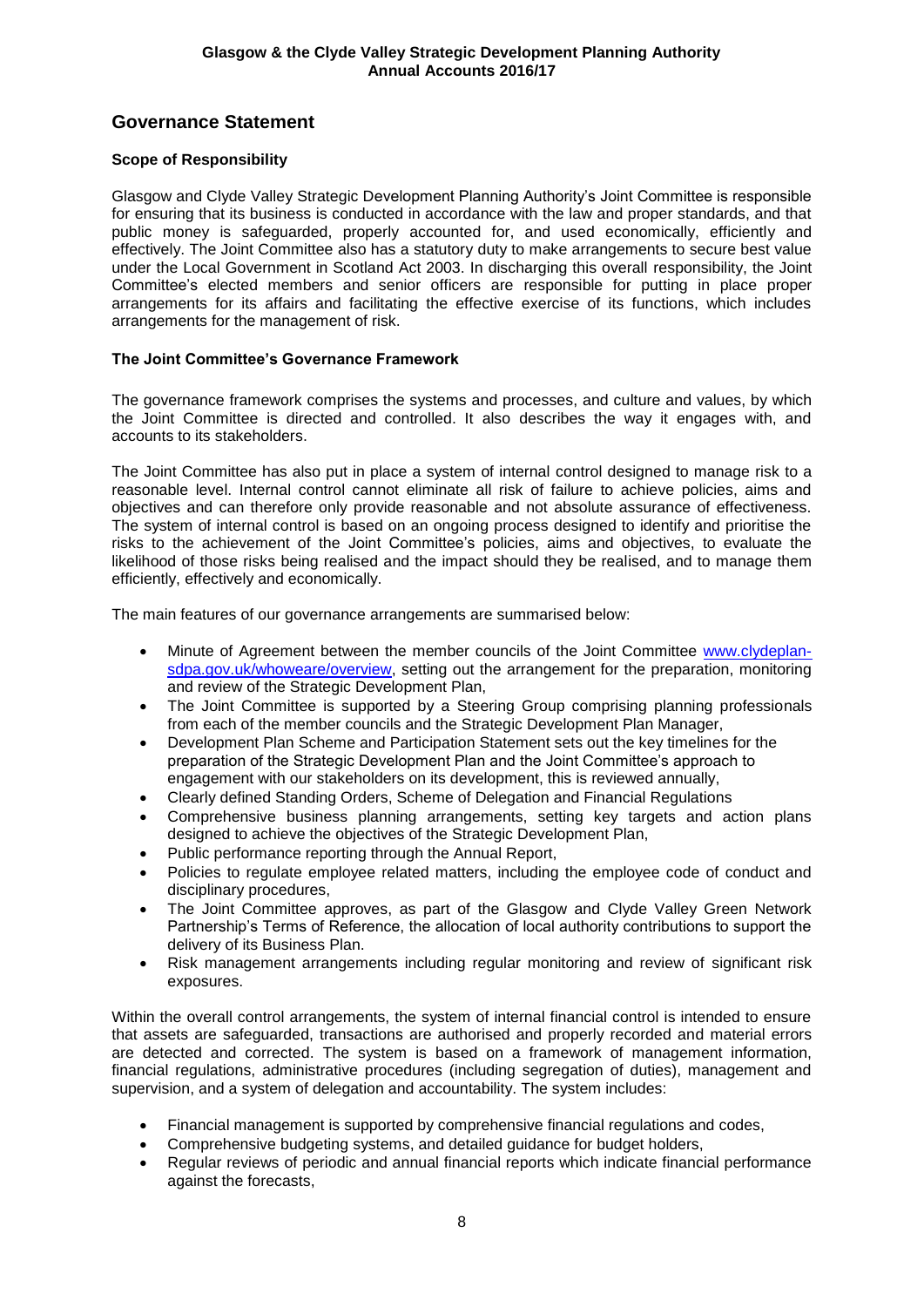- Setting targets to measure financial and other performance,
- The preparation of regular financial reports that indicate actual expenditure against the forecasts.

With Renfrewshire Council being the lead authority, all financial transactions of the Joint Committee are processed through the financial systems of the Council and are subject to the same controls and scrutiny as those of Renfrewshire Council. This includes regular reviews by the Chief Auditor of Renfrewshire Council.

#### **Review of Effectiveness**

Members and officers of the Joint Committee are committed to the concept of sound governance and the effective delivery of services and take into account comments made by internal and external auditors.

The effectiveness of the governance framework is reviewed annually by the Strategic Development Plan Manager, including the use of a self-assessment tool involving completion of a 30 point checklist covering four key areas of governance:

- Business Planning and Performance Management
- Internal Control Environment
- Budgeting, Accounting and Financial Control
- Risk Management and Business Continuity

This self-assessment indicated that the governance framework is being complied with in all material respects.

The Joint Committee's internal audit service operates in accordance with the Public Sector Internal Audit Standards. Internal Audit undertakes an annual programme following an assessment of risk completed during the strategic audit planning process. The Chief Auditor provides an annual report to the Joint Committee and an independent opinion on the adequacy and effectiveness of the system of internal control. The Chief Auditor's annual assurance statement concluded that a reasonable level of assurance can be placed upon the adequacy and effectiveness of the Joint Committee's internal control systems.

#### **Statement on the Role of the Chief Financial Officer**

CIPFA published this statement in 2016 and under the Code, the Joint Committee is required to state whether it complies with the statement, and if not, to explain how their governance arrangements deliver the same impact. The full statement is:

The Chief Financial Officer in a public service organisation:

- is a key member of the Leadership Team, helping it to develop and implement strategy and to resource and deliver the authority's strategic objectives sustainably and in the public interest;
- must be actively involved in, and able to bring influence to bear on, all material business decisions to ensure immediate and longer term implications, opportunities and risks are fully considered, and alignment with the authority's financial strategy; and
- must lead the promotion and delivery by the whole authority of good financial management so that public money is safeguarded at all times and used appropriately, economically, efficiently and effectively.

To deliver these responsibilities the Chief Financial Officer:

- must lead and direct a finance function that is resourced to be fit for purpose; and
- must be professionally qualified and suitably experienced.

The Joint Board complies with the Principles set out in CIPFA's Role of the Chief Financial Officer.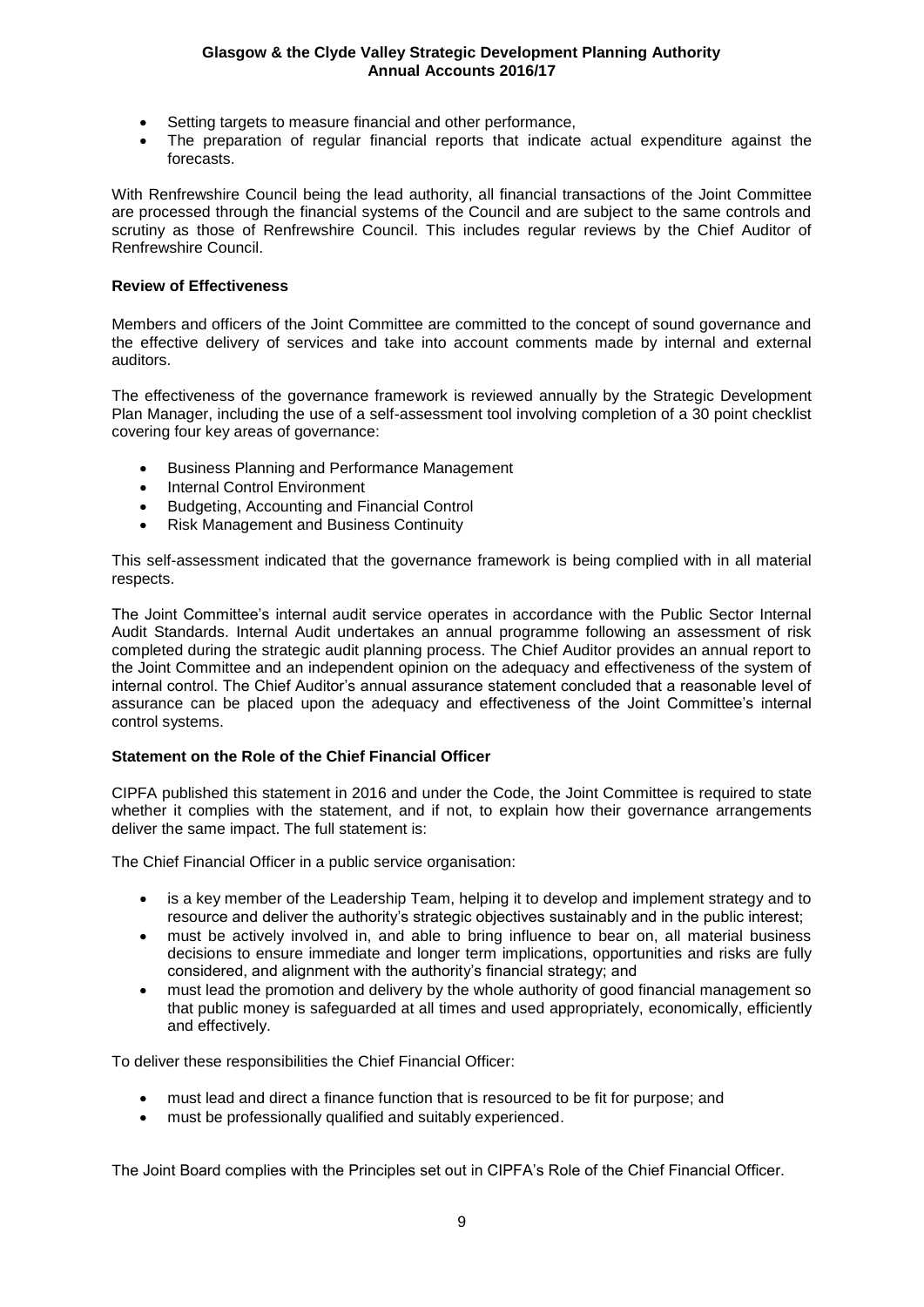#### **Continuous Improvement**

Business continuity arrangements were improved during 2016/17, with the plan being approved by the Joint Committee and regular reviews planned by the management team.

#### **Review of Scottish Planning System**

The ongoing review of the Scottish Planning System which recommends the removal of Strategic Development Plans from the Development Plan hierarchy to be replaced with regional partnership working has created uncertainty about the statutory nature of Strategic Development Plans' and their related governance structures and processes. However, the Planning Review does consider the need for regional partnership working through new regional partnerships which will help identify regional priorities to be adopted as part of the National Planning Framework. The new Draft Planning Bill is due for publication towards the end of 2017. The ongoing implications of the review for the Joint Committee will be kept under review and reported accordingly.

#### **Assurance**

In conclusion, it is our opinion that the annual review of governance together with the work of internal and external auditors and certification of assurance from the Strategic Development Plan Manager provide sufficient evidence that the principles of good governance operated effectively and the Joint Committee complies with its governance arrangements in all material respects. Systems are in place to continually review and improve the governance and internal control environment. Future actions will be taken as necessary to maintain and further enhance the Joint Committee's governance arrangements.

**Councillor Lawrence O'Neill Stuart Tait** 11 September 2017 11 September 2017

Convenor Strategic Development Plan Manager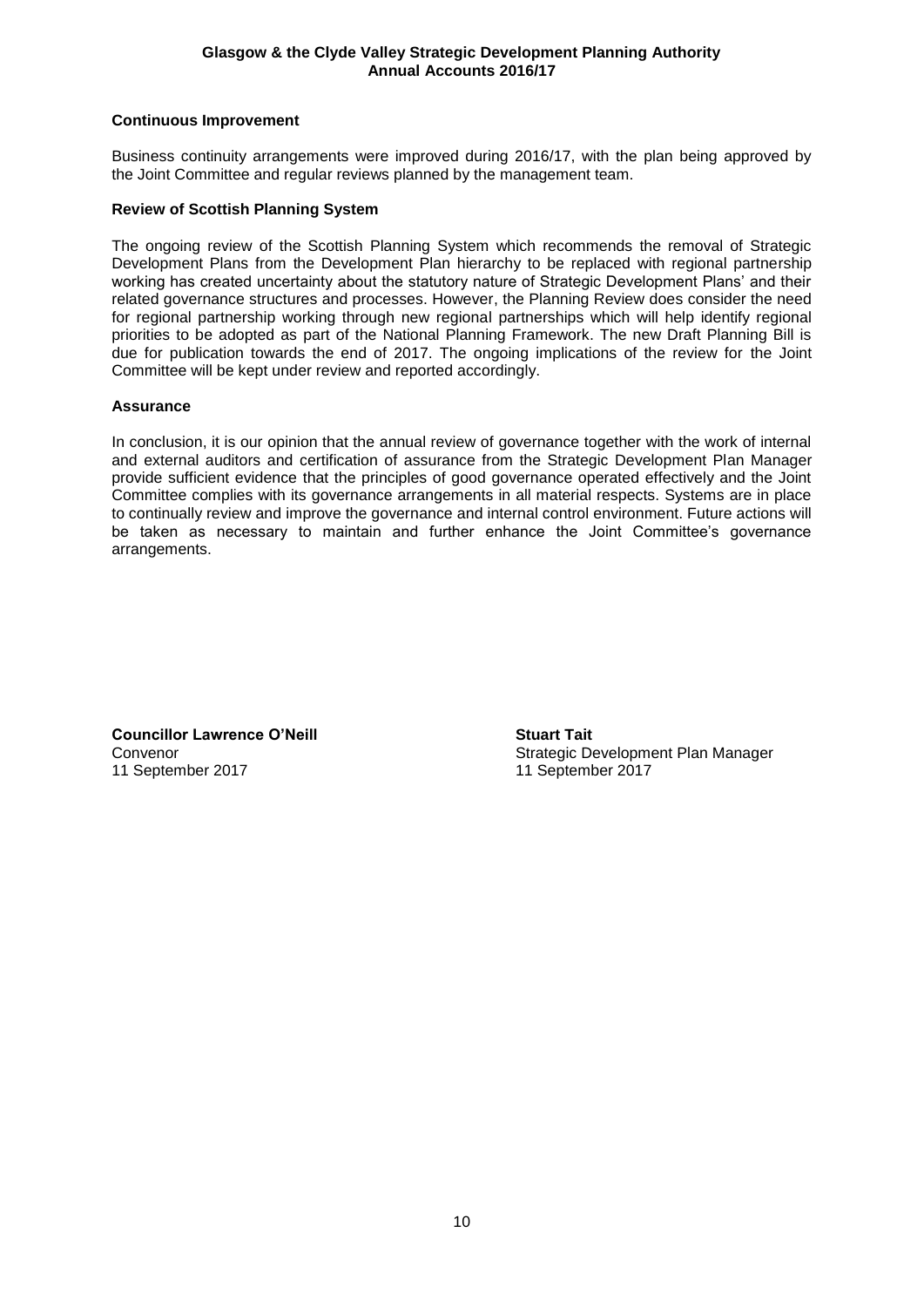# **Remuneration report**

All information disclosed in sections two to four in this Remuneration Report will be audited by the council's appointed auditor, Audit Scotland. The other section of the Remuneration Report will be reviewed by Audit Scotland to ensure that they are consistent with the financial statements.

#### **1. Remuneration policy for elected members**

The Joint Committee makes no remuneration payment to any elected member, nor does it pay any expenses, fees or allowances to elected members. Further, no recharges have been made by member authorities in relation to elected member remuneration.

#### **2. Remuneration policy for senior employees**

The Remuneration Policy of the Joint Committee is set in reference to national arrangements. The Scottish Joint Negotiating Committee (SJNC) for Local Authority Services sets the salaries for the Chief Executives of Scottish local authorities. The salary of the Strategic Development Planning Manager is set at spinal point 29, which is currently the equivalent of 51.67% of the salary of the Chief Executive of Renfrewshire Council. These arrangements were agreed through approval of the Chief Officers' Award – Structure Plan Manager report at a meeting of the Joint Committee on 2<sup>nd</sup> December, 2002. The Assistant Strategic Development Planning Manager and Programme Manager posts have been evaluated under the single status framework and are paid according to the salary scales of Renfrewshire Council.

| 2015/16                                        |                     | <b>Senior Employees</b>                            |                                                |  |
|------------------------------------------------|---------------------|----------------------------------------------------|------------------------------------------------|--|
| <b>Total Salary,</b><br>fees and<br>allowances | Name                | <b>Post Held</b>                                   | <b>Total Salary,</b><br>fees and<br>allowances |  |
| £                                              |                     |                                                    | £                                              |  |
| 71,206                                         | <b>Stuart Tait</b>  | Strategic<br>Development Plan<br>Manager           | 71,721                                         |  |
| 48,877                                         | Dorothy<br>McDonald | Assistant Strategic<br>Development Plan<br>Manager | 49,932                                         |  |
| 120,083                                        | Total               |                                                    | 121,653                                        |  |

The above tables show the relevant amounts, before tax and other deductions, due to, or receivable by, each of the persons named for the year to 31 March 2017, whether or not those amounts were actually paid to, or received by, those persons within that period.

(i) "Other" includes any payments made by the Joint Committee by way of remuneration to, or in respect of, the person that do not otherwise fall within the definition, other than payments relating to pensions.

#### **3. Pension rights**

Pension benefits for Joint Committee employees are provided through the Local Government Pension Scheme (LGPS).

From 1<sup>st</sup> April 2015 benefits are based on career average pay. Pension benefits are based on the pay received for each year in the scheme increased by the increase in the cost of living, as measured by the appropriate index (or indices). The scheme's normal retirement age is linked to the state pension age for each member.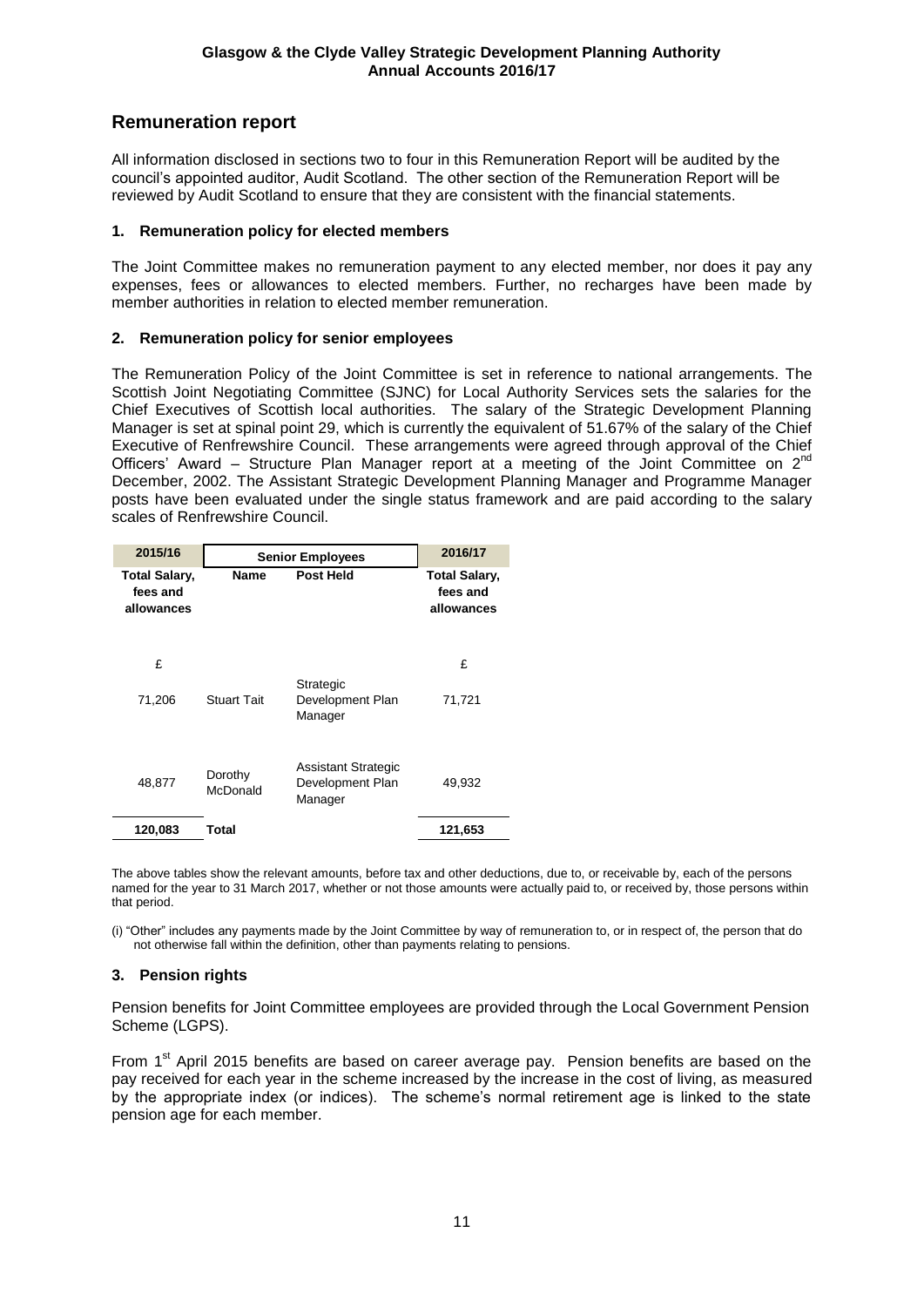From 1 April 2009 a five tier contribution system was introduced with contributions from scheme members being based on how much pay falls into each tier. This is designed to give more equality between the cost and benefits of scheme membership. Prior to 2009 contributions rates were set at 6% for all non manual employees.

|                    | 2015/16 Member contribution rates on earnings in the<br>bands below | 2016/17            |
|--------------------|---------------------------------------------------------------------|--------------------|
| Up to £20,500      | $5.5\%$                                                             | Up to £20,500      |
| £20,501 to £25,000 | 7.25%                                                               | £20,501 to £25,000 |
| £25,001 to £34,400 | 8.5%                                                                | £25,001 to £34,400 |
| £34,401 to £45,800 | 9.5%                                                                | £34,401 to £45,800 |
| Over £45,801       | 12%                                                                 | Over £45,801       |

If a person works part-time their contribution rate is worked out on the whole-time pay rate for the job, with actual contributions paid on actual pay earned.

There is no automatic entitlement to a lump sum. Members may opt to give up (commute) pension for a lump sum up to the limit set by the Finance Act 2004. The accrual rate guarantees a pension based on 1/49th of the pensionable pay for each year of membership, adjusted in line with the cost of living. (Prior to 2015 the accrual rate guaranteed a pension based on 1/60th of final pensionable salary).

The value of the accrued benefits has been calculated on the basis of the age at which the person will first become entitled to receive a full pension on retirement without reduction on account of its payment at that age; without exercising any option to commute pension entitlement into a lump sum; and without any adjustment for the effects of future inflation.

|                    | <b>Senior Employees</b>                                                                                                             |                |                 |                |                 |                                                                                       |
|--------------------|-------------------------------------------------------------------------------------------------------------------------------------|----------------|-----------------|----------------|-----------------|---------------------------------------------------------------------------------------|
| Name               | Post Held<br><b>Accrued Pension benefits</b><br>Change in accrued pension<br>benefits since 31 March<br>as at 31 March 2017<br>2016 |                |                 |                |                 | <b>Pension contributions</b><br>made by Joint<br><b>Committee during</b><br>2016-2017 |
|                    |                                                                                                                                     | <b>Pension</b> | <b>Lump Sum</b> | <b>Pension</b> | <b>Lump Sum</b> | (i)                                                                                   |
|                    |                                                                                                                                     | £m             | £m              | £m             | £m              | £                                                                                     |
| <b>Stuart Tait</b> | Strategic Development Plan<br>Manager                                                                                               | 0.029          | 0.058           | $+0.001$       | $+0.001$        | 13,842                                                                                |
| Dorothy McDonald   | <b>Assistant Strategic</b><br>Development Plan Manager                                                                              | 0.020          | 0.040           | $+0.001$       | $+0.001$        | 9,637                                                                                 |
|                    |                                                                                                                                     | 0.049          | 0.098           | $+0.002$       | $+0.002$        | 23,479                                                                                |

The pension figures shown relate to the benefits that the person has accrued as a consequence of their total local government employment, not just that relating to their current post.

(i) includes any contributions that Glasgow and the Clyde Valley Strategic Development Planning Authority has agreed to pay in respect of the relevant person at a later date

No pension contributions are made for the Joint Committee Convener or Vice Convenor.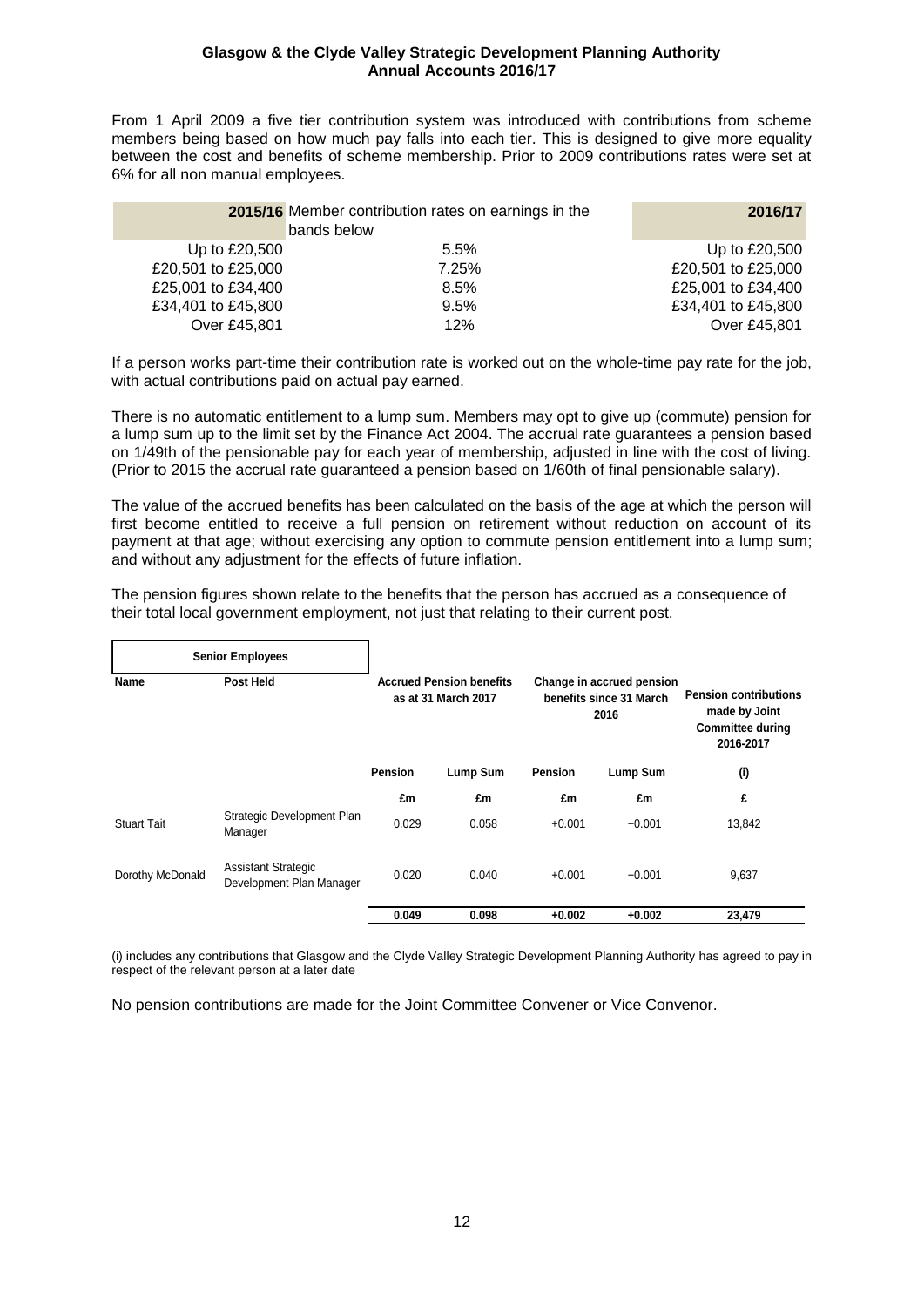## **4. Remuneration of Employees**

The following table gives a statement of the number of employees whose remuneration, excluding pension contributions, was in excess of £50,000 during 2016/17, in bands of £5,000.

| 2015/16<br>Number of<br>employees | <b>Remuneration Band</b> | 2016/17<br>Number of<br>employees |
|-----------------------------------|--------------------------|-----------------------------------|
|                                   | £50,000 - £54,999        |                                   |
|                                   | £55,000 - 59,999         |                                   |
|                                   | £60,000 - £64,999        |                                   |
|                                   | £65,000 - 69,999         |                                   |
| 1                                 | £70,000 - £74,999        | 1                                 |
|                                   | £75,000 - £79,999        |                                   |
|                                   | £80,000 - £84,999        |                                   |
|                                   | £85,000 - £89,999        |                                   |
|                                   | £90,000 - £94,999        |                                   |
|                                   | £95,000 - £99,000        |                                   |
|                                   |                          |                                   |

\*2015/16 has been restated as this contained Green Network Partnership employees

#### **5. Exit Packages**

Glasgow and Clyde Valley Strategic Development Planning Authority had no exit packages in 2016- 17.

**Councillor Lawrence O'Neill Stuart Tait**<br>Convenor Strategic De 11 September 2017

Strategic Development Plan Manager<br>11 September 2017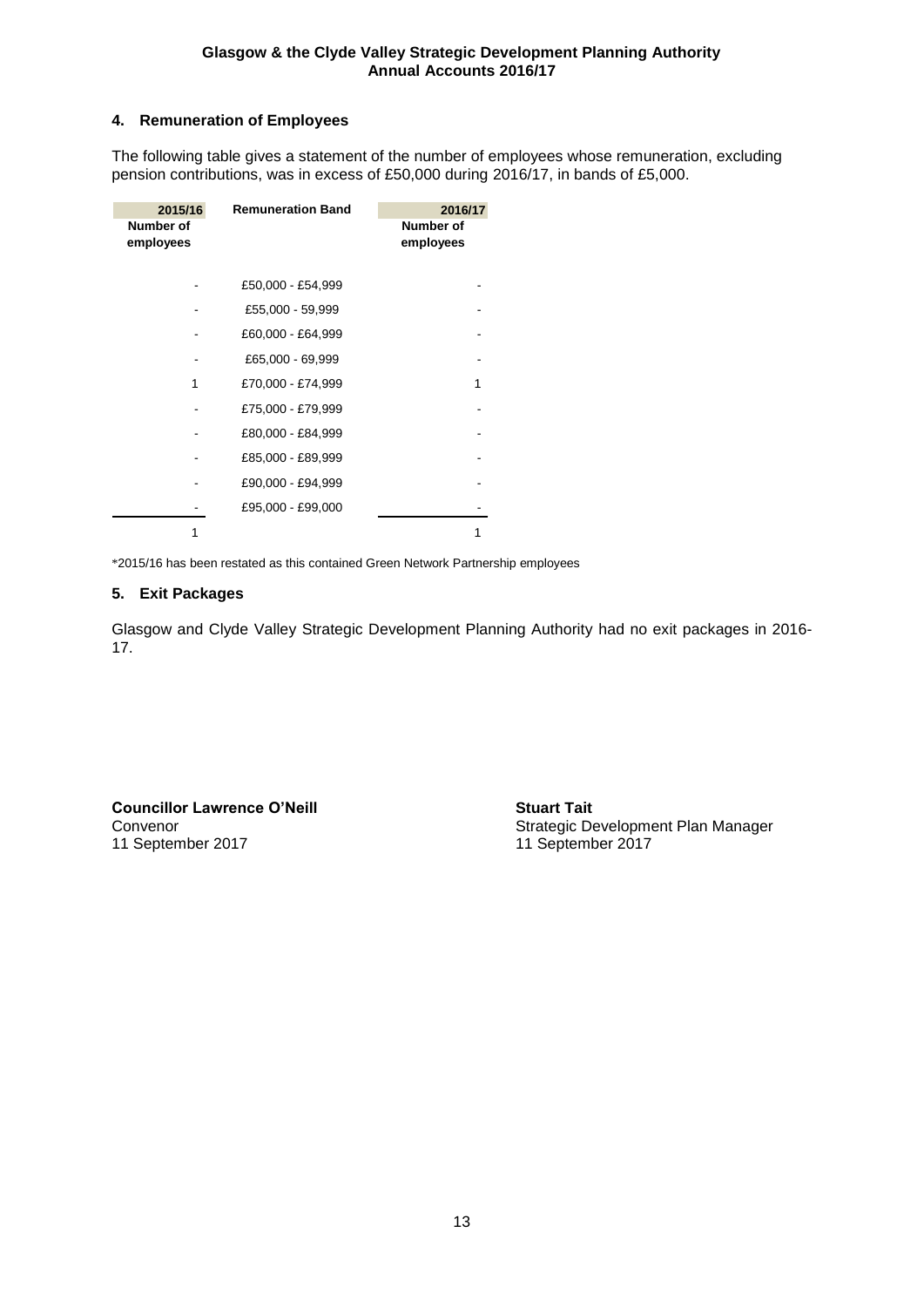# **Independent Auditors Report**

## **Annual Accounts 2016-17**

#### **Independent auditor's report to the members of Glasgow and the Clyde Valley Strategic Development Planning Authority Joint Committee and the Accounts Commission**

This report is made solely to the parties to whom it is addressed in accordance with Part VII of the Local Government (Scotland) Act 1973 and for no other purpose. In accordance with paragraph 120 of the Code of Audit Practice approved by the Accounts Commission, I do not undertake to have responsibilities to members or officers, in their individual capacities, or to third parties.

## **Report on the audit of the financial statements**

#### **Opinion on financial statements**

I certify that I have audited the financial statements in the annual accounts of Glasgow and the Clyde Valley Strategic Development Planning Authority Joint Committee for the year ended 31 March 2017 under Part VII of the Local Government (Scotland) Act 1973. The financial statements comprise the Movement in Reserves Statement, Comprehensive Income and Expenditure Statement, Expenditure Funding Analysis, Balance Sheet, Cash Flow Statement and notes to the financial statements, including a summary of significant accounting policies. The financial reporting framework that has been applied in their preparation is applicable law and International Financial Reporting Standards (IFRSs) as adopted by the European Union, and as interpreted and adapted by the Code of Practice on Local Authority Accounting in the United Kingdom 2016/17 (the 2016/17 Code).

#### **In my opinion the accompanying financial statements:**

- give a true and fair view in accordance with applicable law and the 2016/17 Code of the state of affairs of the body as at 31 March 2017 and of its deficit on the provision of services for the year then ended;
- have been properly prepared in accordance with IFRSs as adopted by the European Union, as interpreted and adapted by the 2016/17 Code; and
- have been prepared in accordance with the requirements of the Local Government (Scotland) Act 1973, The Local Authority Accounts (Scotland) Regulations 2014, and the Local Government in Scotland Act 2003.

#### **Basis of opinion**

I conducted my audit in accordance with applicable law and International Standards on Auditing in the UK and Ireland (ISAs (UK&I)). My responsibilities under those standards are further described in the Auditor's Responsibilities for the Audit of the Financial Statements section of my report. I am independent of the body in accordance with the ethical requirements that are relevant to my audit of the financial statements in the UK including the Financial Reporting Council's Ethical Standards for Auditors, and I have fulfilled my other ethical responsibilities in accordance with these requirements. I believe that the audit evidence I have obtained is sufficient and appropriate to provide a basis for my opinion.

#### **Responsibilities of the Treasurer for the financial statements**

As explained more fully in the Statement of Responsibilities, the Treasurer is responsible for the preparation of financial statements that give a true and fair view in accordance with the financial reporting framework, and for such internal control as the Treasurer determines is necessary to enable the preparation of financial statements that are free from material misstatement, whether due to fraud or error.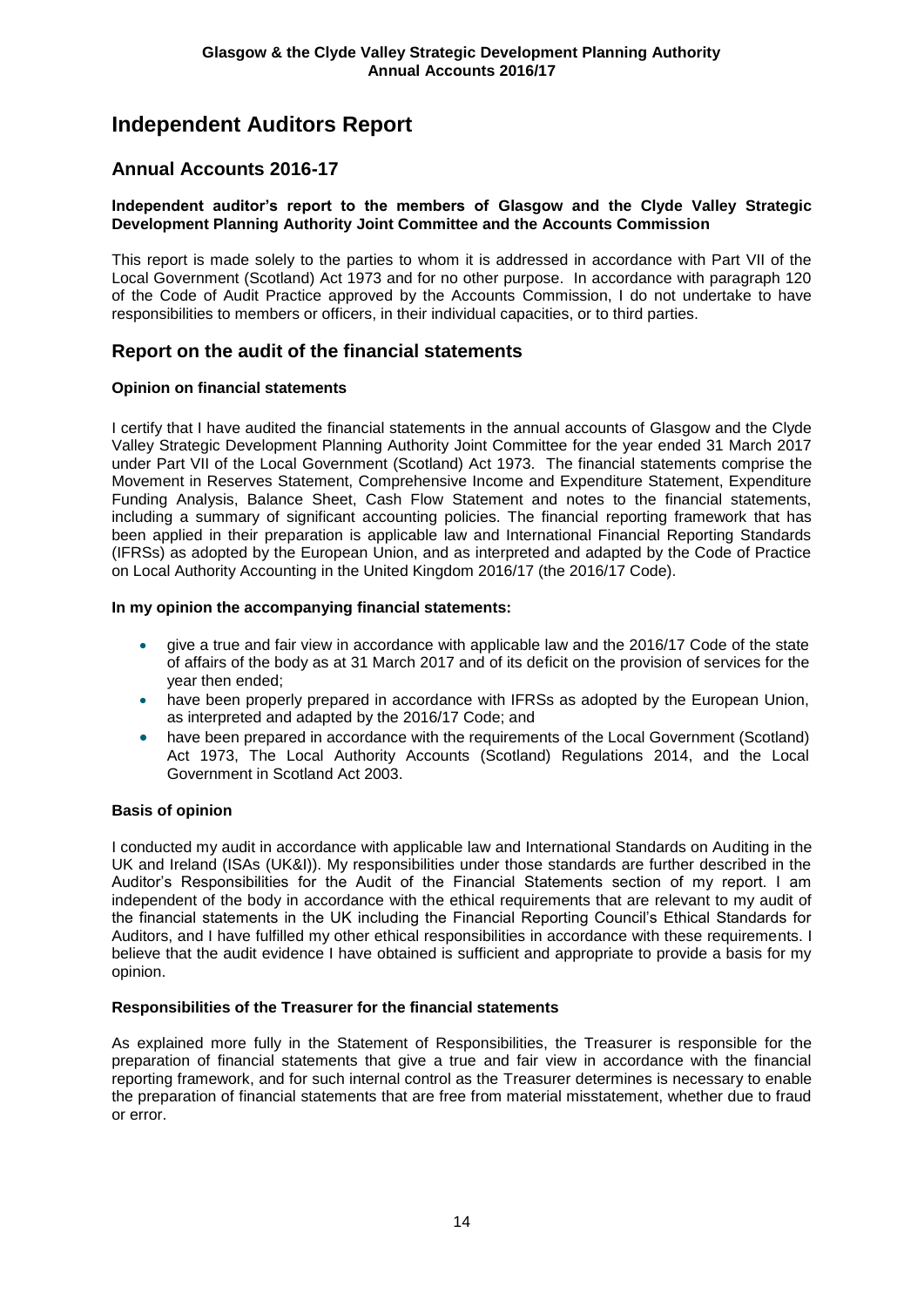#### **Auditor's responsibilities for the audit of the financial statements**

My responsibility is to audit and express an opinion on the financial statements in accordance with applicable legal requirements and ISAs (UK&I) as required by the Code of Audit Practice approved by the Accounts Commission. Those standards require me to comply with the Financial Reporting Council's Ethical Standards for Auditors. An audit involves obtaining evidence about the amounts and disclosures in the financial statements sufficient to give reasonable assurance that the financial statements are free from material misstatement, whether caused by fraud or error. This includes an assessment of: whether the accounting policies are appropriate to the circumstances of the body and have been consistently applied and adequately disclosed; the reasonableness of significant accounting estimates made by the Treasurer; and the overall presentation of the financial statements.

My objectives are to achieve reasonable assurance about whether the financial statements as a whole are free from material misstatement, whether due to fraud or error, and to issue an auditor's report that includes my opinion. Reasonable assurance is a high level of assurance, but is not a guarantee that an audit conducted in accordance with ISAs (UK&I) will always detect a material misstatement when it exists. Misstatements can arise from fraud or error and are considered material if, individually or in the aggregate, they could reasonably be expected to influence the economic decisions of users taken on the basis of these financial statements.

#### **Other information in the annual accounts**

The Treasurer is responsible for the other information in the annual accounts. The other information comprises the information other than the financial statements and my auditor's report thereon. My opinion on the financial statements does not cover the other information and I do not express any form of assurance conclusion thereon except on matters prescribed by the Accounts Commission to the extent explicitly stated later in this report.

In connection with my audit of the financial statements in accordance with ISAs (UK&I), my responsibility is to read all the financial and non-financial information in the annual accounts to identify material inconsistencies with the audited financial statements and to identify any information that is apparently materially incorrect based on, or materially inconsistent with, the knowledge acquired by me in the course of performing the audit. If I become aware of any apparent material misstatements or inconsistencies I consider the implications for my report.

## **Report on other requirements**

#### **Opinions on other prescribed matters**

I am required by the Accounts Commission to express an opinion on the following matters.

In my opinion, the auditable part of the Remuneration Report has been properly prepared in accordance with The Local Authority Accounts (Scotland) Regulations 2014.

In my opinion, based on the work undertaken in the course of the audit

- the information given in the Management Commentary for the financial year for which the financial statements are prepared is consistent with the financial statements and that report has been prepared in accordance with statutory guidance issued under the Local Government in Scotland Act 2003; and
- the information given in the Annual Governance Statement for the financial year for which the financial statements are prepared is consistent with the financial statements and that report has been prepared in accordance with the Delivering Good Governance in Local Government: Framework (2016).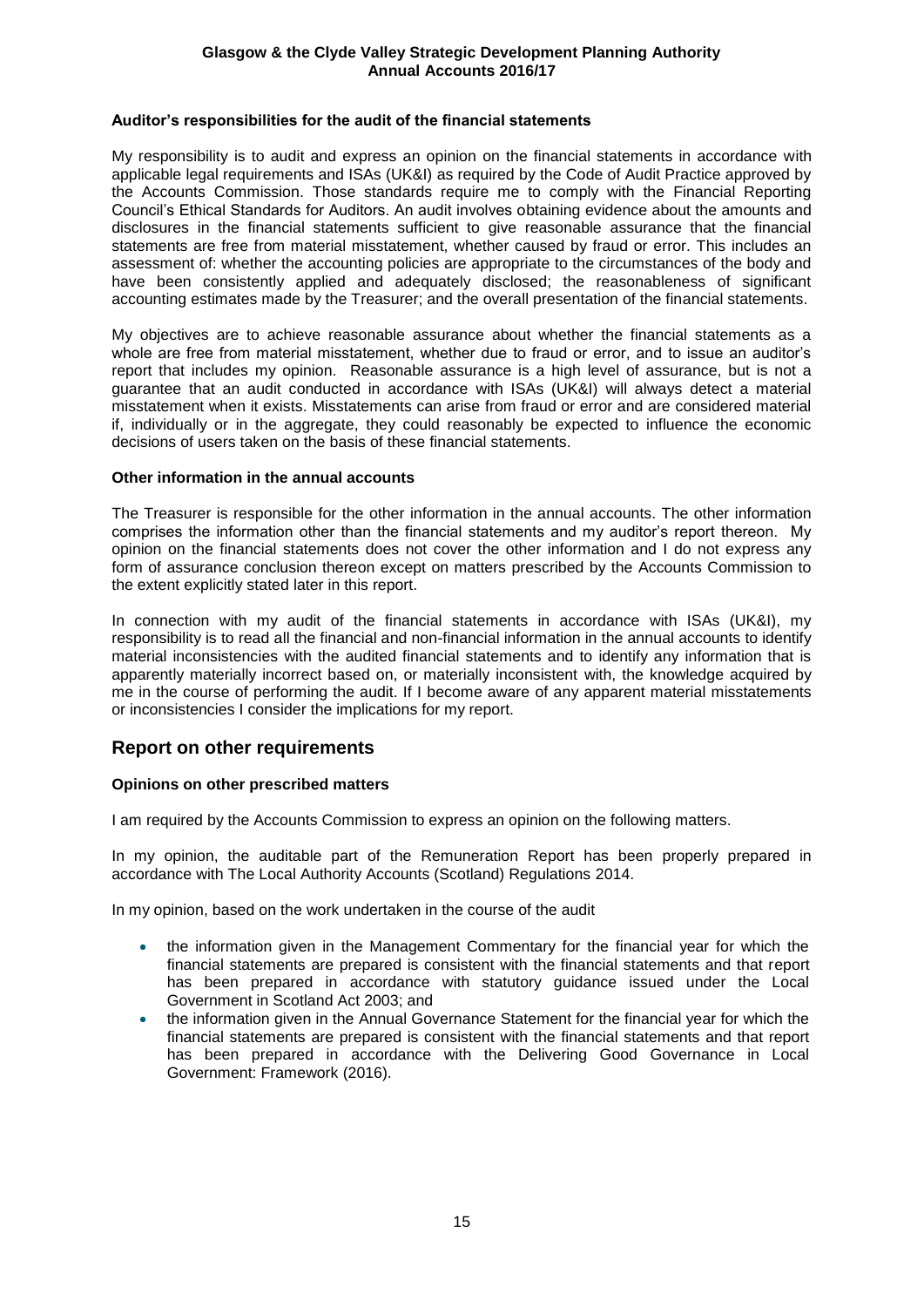### **Matters on which I am required to report by exception**

I am required by the Accounts Commission to report to you if, in my opinion:

- adequate accounting records have not been kept; or
- the financial statements and the auditable part of the Remuneration Report are not in agreement with the accounting records; or
- I have not received all the information and explanations I require for my audit; or
- there has been a failure to achieve a prescribed financial objective.

I have nothing to report in respect of these matters.

Mark Ferris Audit Scotland 4th Floor, South Suite The Athenaeum Building 8 Nelson Mandela Place Glasgow G2 1BT

11 September 2017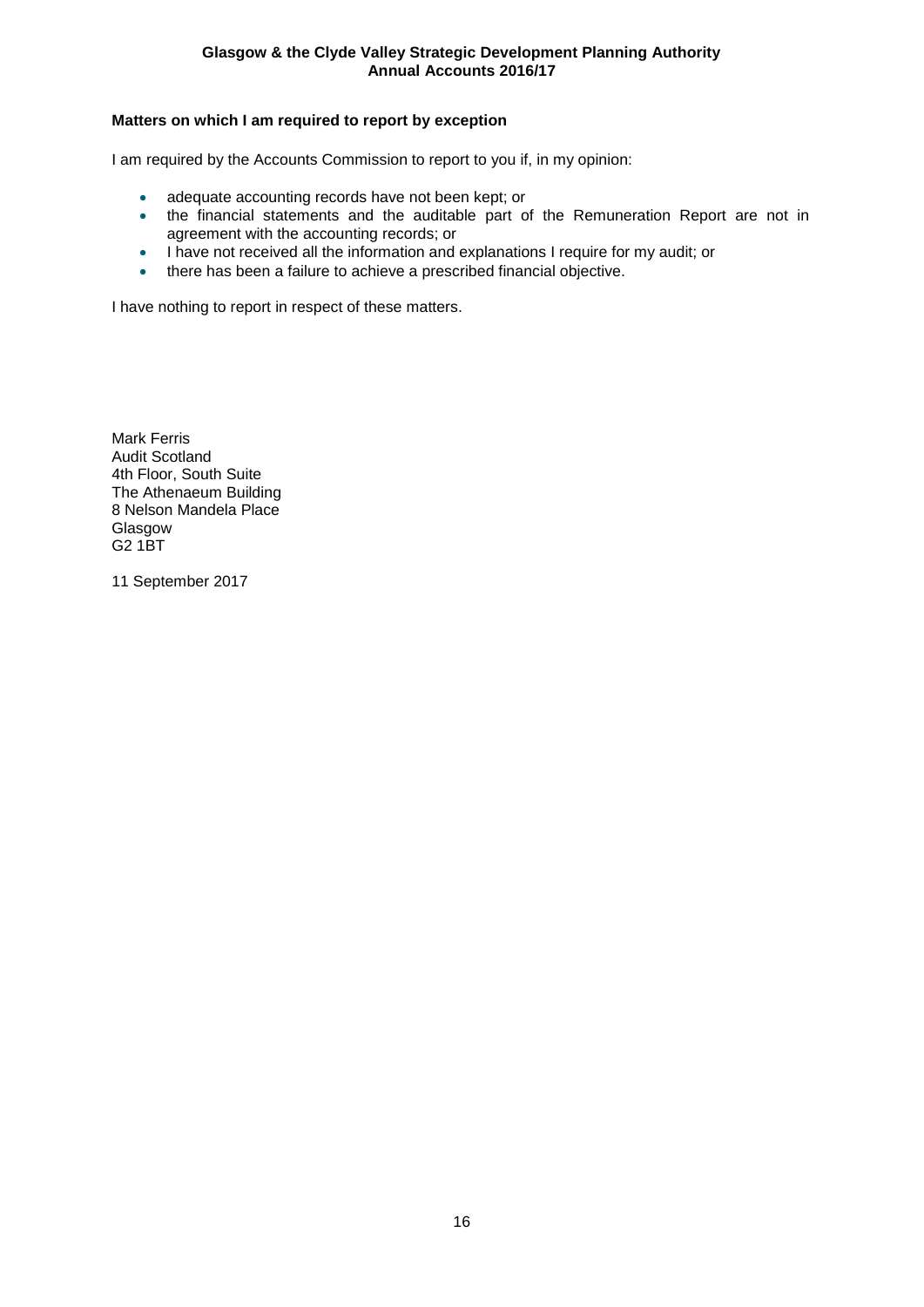## **Movement in Reserves Statement for the year ended 31 March 2017**

This statement shows the movement in the year on the different reserves held by the Joint Committee, analysed into usable reserves (that is, those reserves that can be applied to fund expenditure) and unusable reserves. The surplus or deficit on the provision of services line shows the true economic cost of providing the Joint Committee's services, more details of which are shown in the **comprehensive income and expenditure statement**.

|                                                                             |             | <b>Usable reserves</b>    |                           | Unusable reserves                                                   |                          |
|-----------------------------------------------------------------------------|-------------|---------------------------|---------------------------|---------------------------------------------------------------------|--------------------------|
|                                                                             |             | Revenue<br><b>Reserve</b> | <b>Pension</b><br>Reserve | Employee<br><b>Statutory</b><br><b>Adjustment</b><br><b>Account</b> | Total<br><b>Reserves</b> |
|                                                                             | <b>Note</b> | £                         | £                         | £                                                                   | £                        |
| Balance at 31 March 2015 carried forward                                    |             |                           | (802,000)                 | (12, 148)                                                           | (814, 148)               |
| Movement in reserves during 2015-16                                         |             |                           |                           |                                                                     |                          |
| Total comprehensive income and expenditure                                  |             | (150, 743)                | 393,000                   |                                                                     | 242,257                  |
| Adjustments between accounting basis and<br>funding basis under regulations | 6a & 6b     | 50,816                    | (53,000)                  | 2,184                                                               |                          |
| <b>Transfer from Creditors</b>                                              | 6a          | 358,414                   |                           |                                                                     | 358,414                  |
| Net increase or (decrease) before transfers to<br>other statutory reserves  |             | 258,487                   | 340,000                   | 2,184                                                               | 600,671                  |
| Transfers to or (from) other statutory reserves                             |             |                           |                           |                                                                     |                          |
| Transfer to creditors                                                       | 13          | (258, 487)                |                           |                                                                     | (258, 487)               |
| Increase or (decrease) in 2015-16                                           |             |                           | 340,000                   | 2,184                                                               | 342,184                  |
| Balance at 31 March 2016 carried forward                                    |             | ۰                         | (462,000)                 | (9,964)                                                             | (471, 964)               |
| Movement in reserves during 2016-17                                         |             |                           |                           |                                                                     |                          |
| Total comprehensive income and expenditure                                  |             | (5, 325)                  | (446,000)                 |                                                                     | (451, 325)               |
| Adjustments between accounting basis and<br>funding basis under regulations | 6a & 6b     | 35,079                    | (32,000)                  | (3,079)                                                             |                          |
| <b>Transfer from Creditors</b>                                              | 6a          | 258,487                   |                           |                                                                     | 258,487                  |
| Net increase or (decrease) before transfers to<br>other statutory reserves  |             | 288,241                   | (478,000)                 | (3,079)                                                             | (192, 838)               |
| Transfers (to) or from other statutory reserves                             |             |                           |                           |                                                                     |                          |
| Transfer to creditors                                                       | 13          | (288, 241)                |                           |                                                                     | (288, 241)               |
| Increase or (decrease) in 2016-17                                           |             |                           | (478,000)                 | (3,079)                                                             | (481,079)                |
| Balance at 31 March 2017 carried forward                                    |             |                           | (940,000)                 | (13, 043)                                                           | (953, 043)               |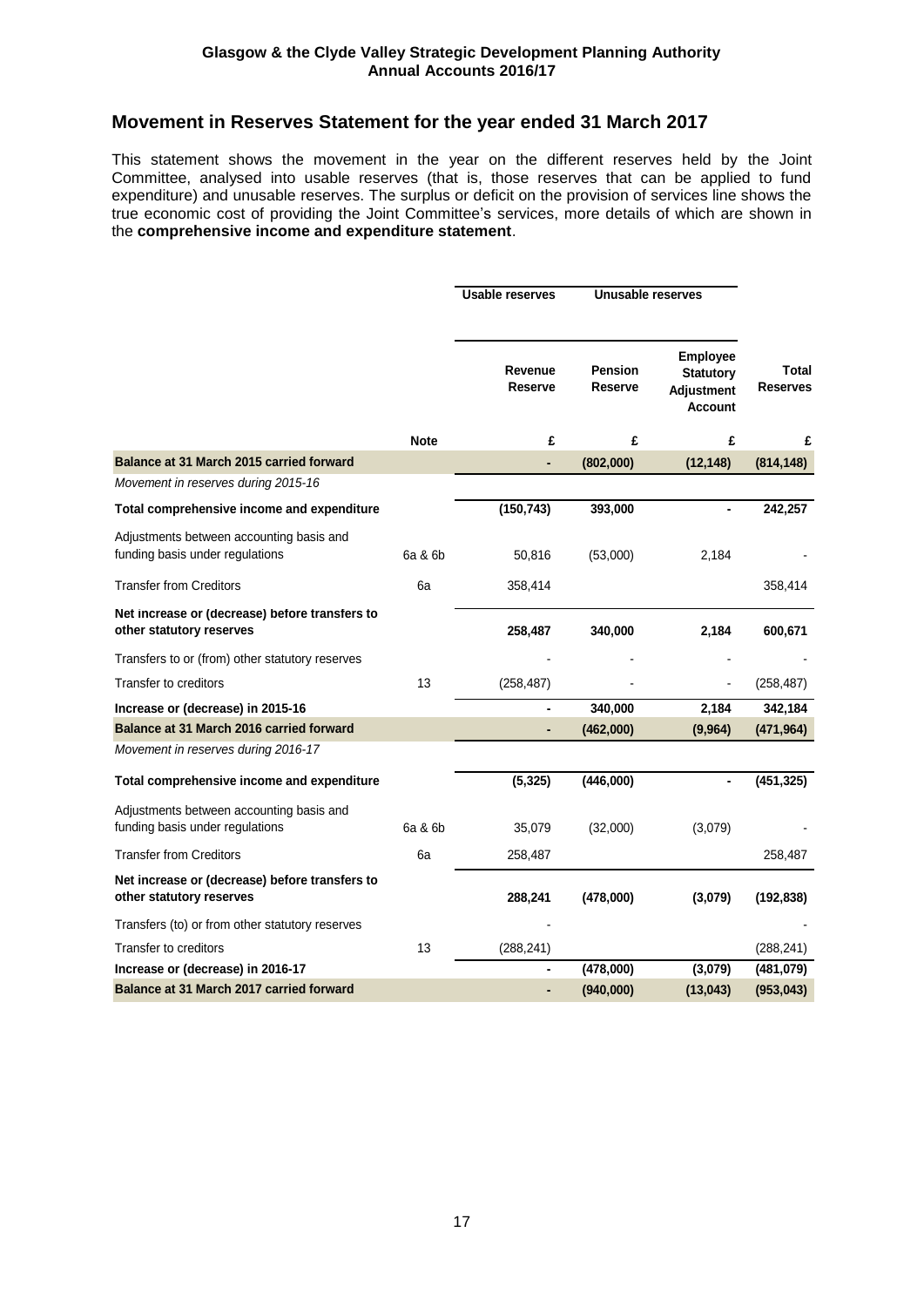## **Comprehensive Income and Expenditure Statement for the year ended 31 March 2017**

This statement shows the accounting cost of providing services and managing the Joint Committee during the year. It includes, on an accruals basis, all of the Joint Committee's day-to-day expenses and related income. It also includes transactions measuring the value of non-current assets actually consumed during the year and the real projected value of retirement benefits earned by employees during the year. The statement shows the accounting cost in accordance with generally accepted accounting practices, rather than the cost according to the statutory regulations that specify the net expenditure that local authorities need to take into account. The required adjustments between accounting basis and funding basis under regulations are shown in the **movement in reserves statement**.

| 2015/16    |                                                                  |             | 2016/17    |
|------------|------------------------------------------------------------------|-------------|------------|
| £          |                                                                  | <b>Note</b> | £          |
| 417,927    | <b>Employee Costs</b>                                            |             | 435,708    |
| 63,524     | <b>Property Costs</b>                                            |             | 58,669     |
| 40,289     | <b>Supplies &amp; Services</b>                                   |             | 36,182     |
| 63,359     | Contractors                                                      |             | 16,006     |
| 41,811     | <b>Administration Costs</b>                                      |             | 36,022     |
| 172,061    | Payments to Other Bodies                                         |             | 4,041      |
|            |                                                                  |             |            |
| 798,971    | <b>Cost of Services</b>                                          |             | 586,628    |
| (91, 584)  | Other Income                                                     |             | (15, 105)  |
| 22,856     | Financing & Investment Income & Expenditure                      | 9           | 13,302     |
| (579, 500) | Requisitions from Members Authorities                            | 14          | (579, 500) |
|            |                                                                  |             |            |
| 150,743    | (Surplus) or deficit on the provision of services                |             | 5,325      |
|            |                                                                  |             |            |
| (393,000)  | Actuarial (Gains) or losses on pension assets and<br>liabilities | 16a         | 446,000    |
| (393,000)  | <b>Other Comprehensive Income &amp; Expenditure</b>              |             | 446,000    |
| (242, 257) | <b>Total Comprehensive Income &amp; Expenditure</b>              |             | 451,325    |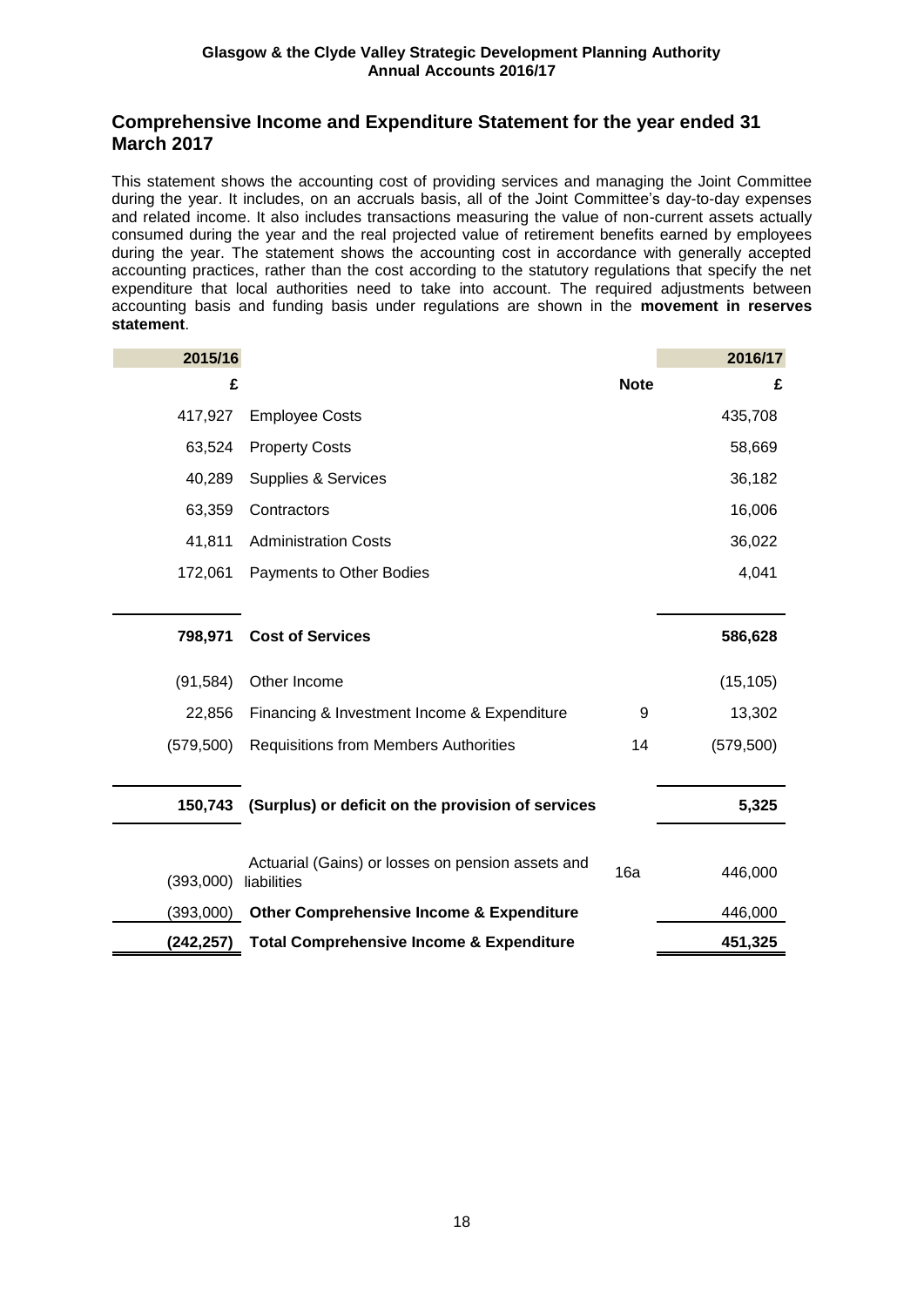# **Expenditure Funding Analysis for the year ended 31 March 2017**

This statement shows how annual expenditure is used and funded from resources and provides a reconciliation of the statutory adjustments between the Joint Committees financial performance on a funding basis and the (surplus) or deficit on the provision of service in the Comprehensive Income and Expenditure statement.

| 2016/17                                             | (Surplus)/Deficit for<br>Year | <b>Net Expenditure</b><br>Chargeable to the<br><b>General Fund</b> | <b>Adjustments</b><br>between Funding<br>and Accounting<br>basis | Net Expenditure in<br>the<br>Comprehensive<br>Income and<br><b>Expenditure</b><br><b>Statement</b> |
|-----------------------------------------------------|-------------------------------|--------------------------------------------------------------------|------------------------------------------------------------------|----------------------------------------------------------------------------------------------------|
|                                                     | £                             | £                                                                  | £                                                                | £                                                                                                  |
| Balance as at 31st March 2017                       | (29, 754)                     |                                                                    |                                                                  | (29, 754)                                                                                          |
| <b>Employee Statutory Adjustment</b>                |                               | 3.079                                                              |                                                                  | 3,079                                                                                              |
| Pension Cost                                        |                               |                                                                    | 16.000                                                           | 16,000                                                                                             |
| <b>Pension Interest</b>                             |                               |                                                                    | 16.000                                                           | 16.000                                                                                             |
| (Surplus) or deficit on the<br>provision of service |                               |                                                                    |                                                                  | 5,325                                                                                              |

| 2015/16                                             | (Surplus)/Deficit for<br>Year | <b>Net Expenditure</b><br>Chargeable to the<br><b>General Fund</b> | <b>Adjustments</b><br>between Funding<br>and Accounting<br>basis | <b>Net Expenditure in</b><br>the<br>Comprehensive<br>Income and<br><b>Expenditure</b><br><b>Statement</b> |
|-----------------------------------------------------|-------------------------------|--------------------------------------------------------------------|------------------------------------------------------------------|-----------------------------------------------------------------------------------------------------------|
|                                                     | £                             | £                                                                  | £                                                                | £                                                                                                         |
| Balance as at 31st March 2016                       | (20, 075)                     |                                                                    |                                                                  | (20,075)                                                                                                  |
| Approved draw on reserves                           | 120.001                       |                                                                    |                                                                  | 120,001                                                                                                   |
| <b>Employee Statutory Adjustment</b>                |                               | (2, 183)                                                           |                                                                  | (2, 183)                                                                                                  |
| <b>Pension Cost</b>                                 |                               |                                                                    | 27,000                                                           | 27,000                                                                                                    |
| <b>Pension Interest</b>                             |                               |                                                                    | 26,000                                                           | 26,000                                                                                                    |
| (Surplus) or deficit on the<br>provision of service |                               |                                                                    |                                                                  | 150,743                                                                                                   |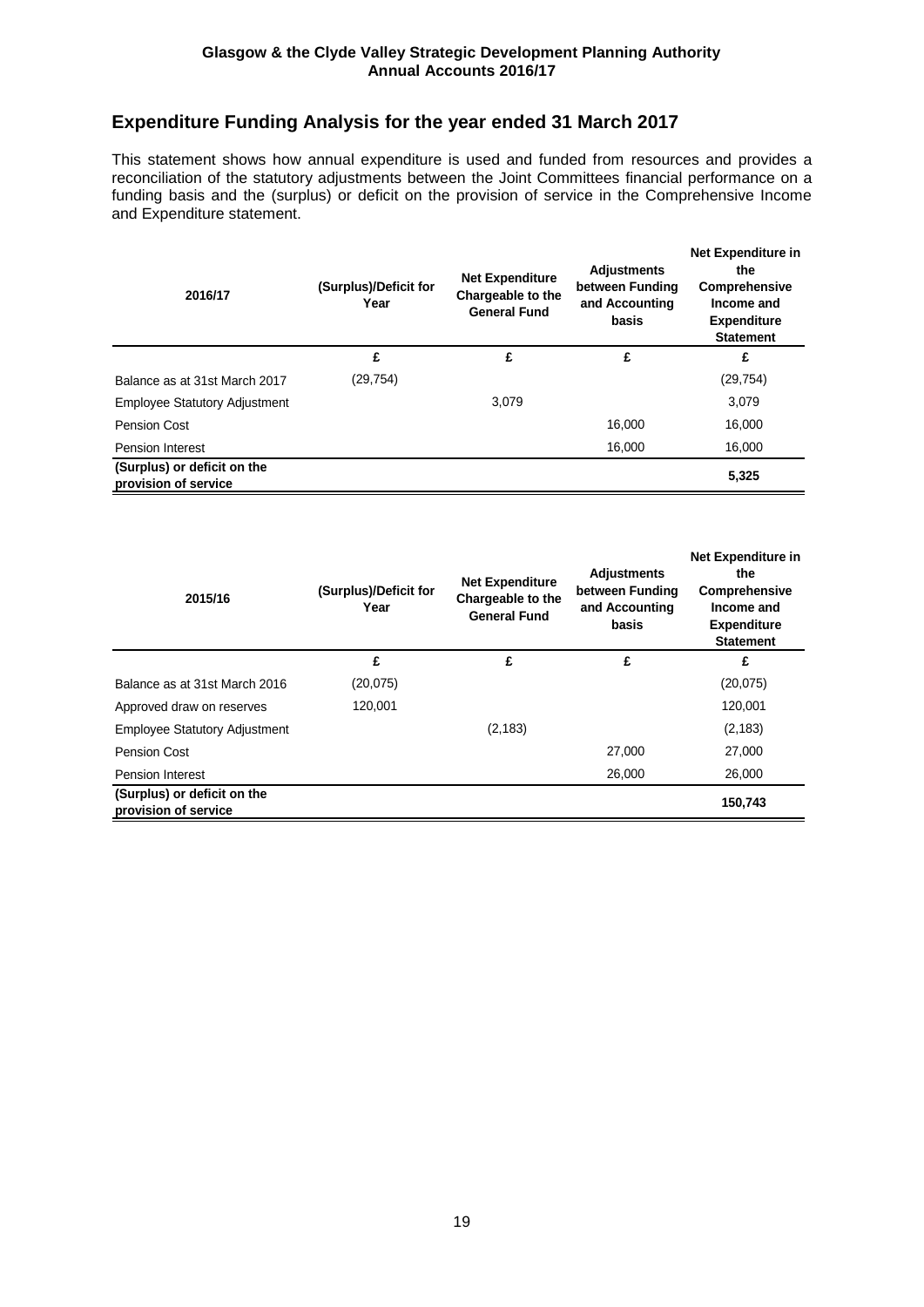## **Balance Sheet as at 31 March 2017**

The **balance sheet** shows the value as at 31 March 2017 of the assets and liabilities recognised by the Joint Committee. The net assets of the Joint Committee (assets less liabilities) are matched by the reserves held. Reserves are reported in two categories. The first category comprises usable reserves, which are those reserves that the Joint Committee may use to provide services, subject to the need to maintain a prudent level of reserves and any statutory limitations on their use. The second category of reserves comprises those that the Joint Committee is not able to use to provide services. This category includes reserves that hold unrealised gains and losses in the value of assets.

| 2015/16               |                                                                                                                           | <b>Note</b>    | 2016/17               |
|-----------------------|---------------------------------------------------------------------------------------------------------------------------|----------------|-----------------------|
| £                     | <b>Current Assets</b>                                                                                                     |                | £                     |
| 479,250<br>23,518     | Funds held by Renfrewshire Council<br>Debtors and Prepayments                                                             | 11             | 433,301<br>17,997     |
| 502,768               | less Current Liabilities                                                                                                  |                | 451,298               |
| (512, 732)            | <b>Creditors And Accruals</b>                                                                                             | 12             | (464, 341)            |
| (9,964)               | <b>Net (Liabilities)/Asset Excluding Pension</b>                                                                          |                | (13,043)              |
|                       | <b>Long Term Liabilities</b>                                                                                              |                |                       |
| (462,000)             | Pension (liability)/Asset                                                                                                 | 6 <sub>b</sub> | (940,000)             |
| (471, 964)            | <b>Net (Liabilities)/Asset Including Pension</b>                                                                          |                | (953, 043)            |
|                       | Represented by:                                                                                                           |                |                       |
| (258, 487)<br>258,487 | <b>Useable Reserves</b><br>Balance due to Member Authorities<br><b>Transfer to Creditors</b><br><b>Unuseable Reserves</b> | 6a             | (288, 241)<br>288,241 |
| (9,964)<br>(462,000)  | <b>Employee Statutory Adjustment Account</b><br>Pension Reserve                                                           | 6c<br>6b       | (13,043)<br>(940,000) |
| (471, 964)            |                                                                                                                           |                | (953, 043)            |

The audited accounts were authorised for issue on 11 September 2017. Balance Sheet signed by:

**Alan Russell CPFA Treasurer** 11 September 2017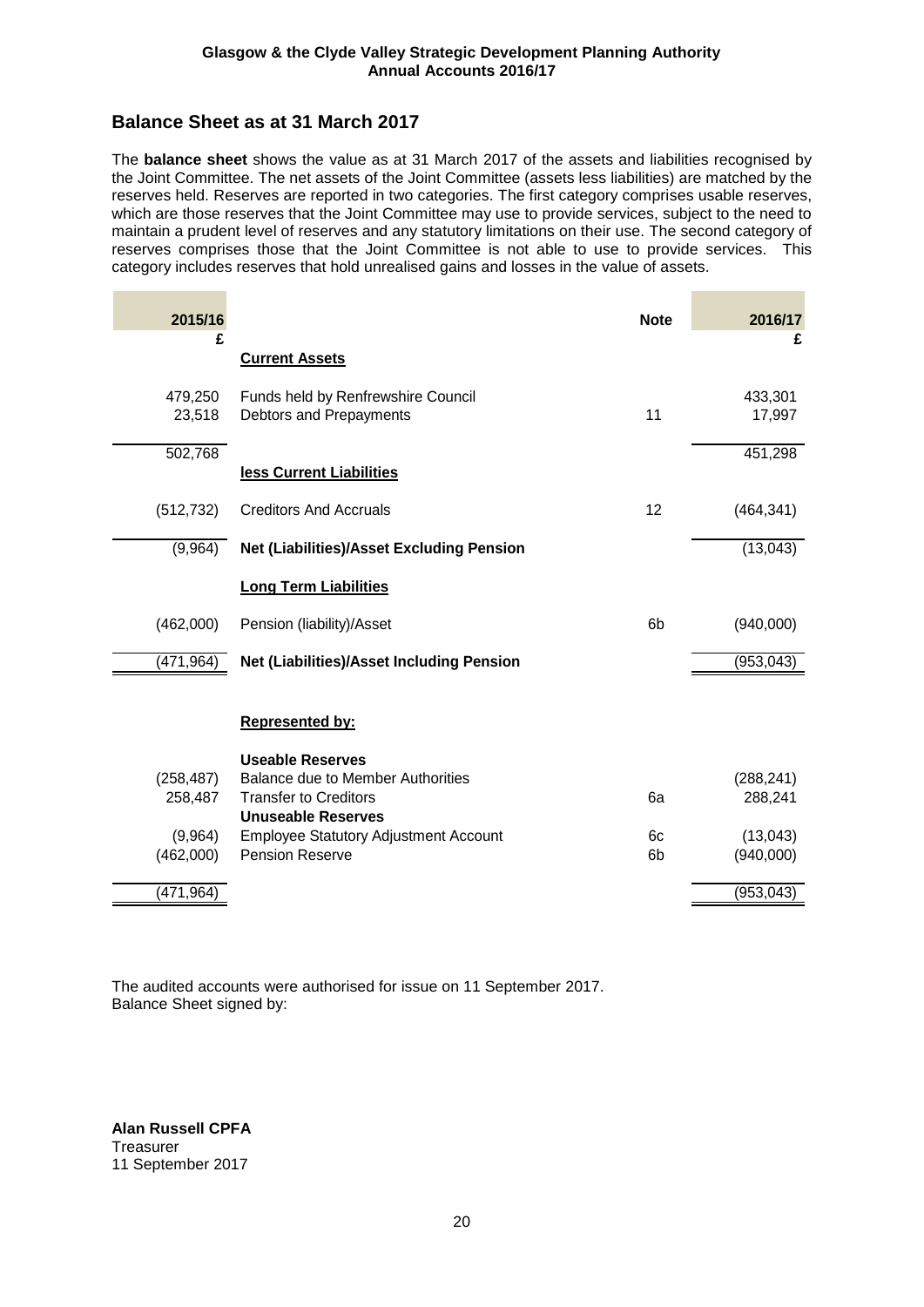## **Cash flow Statement for the year ended 31 March 2017**

This statement shows the changes in cash and cash equivalents during the year. It shows how the Joint Committee generates and uses cash and cash equivalents by classifying cash flows as operating, investing and financing activities. The amount of net cash flows arising from operating activities is a key indicator of the extent to which the operations of the Joint Committee are funded by way of requisition income or from the recipients of services provided. Investing activities represent the extent to which cash outflows have been made for resources that are intended to contribute to the Joint Committee's future service delivery. Cash flows arising from financing activities are useful in predicting claims on future cash flows by providers of capital (that is, borrowing) to the Joint Committee.

| 2015/16    |                                                                                                               | 2016/17    |
|------------|---------------------------------------------------------------------------------------------------------------|------------|
| £          |                                                                                                               | £          |
|            | <b>Operating Activities</b><br><b>Cash Inflows</b>                                                            |            |
|            |                                                                                                               |            |
| (621, 916) | Other receipts from operating activities                                                                      | (716, 506) |
| (3, 144)   | Interest received                                                                                             | (2,698)    |
| (625,060)  | Cash inflows generated from operating activities                                                              | (719, 204) |
|            | <b>Cash Outflows</b>                                                                                          |            |
| 329,956    | Cash paid to and on behalf of employees                                                                       | 348,657    |
| 260,410    | Cash paid to suppliers for goods and services                                                                 | 349,999    |
| 60,714     | Other payments for operating activates                                                                        | 66,496     |
| 651,080    | Cash outflows generated from operating activities                                                             | 765,152    |
| 26,020     | Net (increase)/decrease in cash and cash<br>equivalents                                                       | 45,948     |
|            |                                                                                                               |            |
|            | Cash and cash equivalents at the beginning of the<br>reporting period - short term deposits with Renfrewshire |            |
| 505,270    | Council                                                                                                       | 479,250    |
|            | Cash and cash equivalents at the end of the reporting                                                         |            |
| 479,250    | period - short term deposits with Renfrewshire Council                                                        | 433,302    |
|            | Net cash outflow in cash and cash equivalents in                                                              |            |
| 26,020     | year                                                                                                          | 45,948     |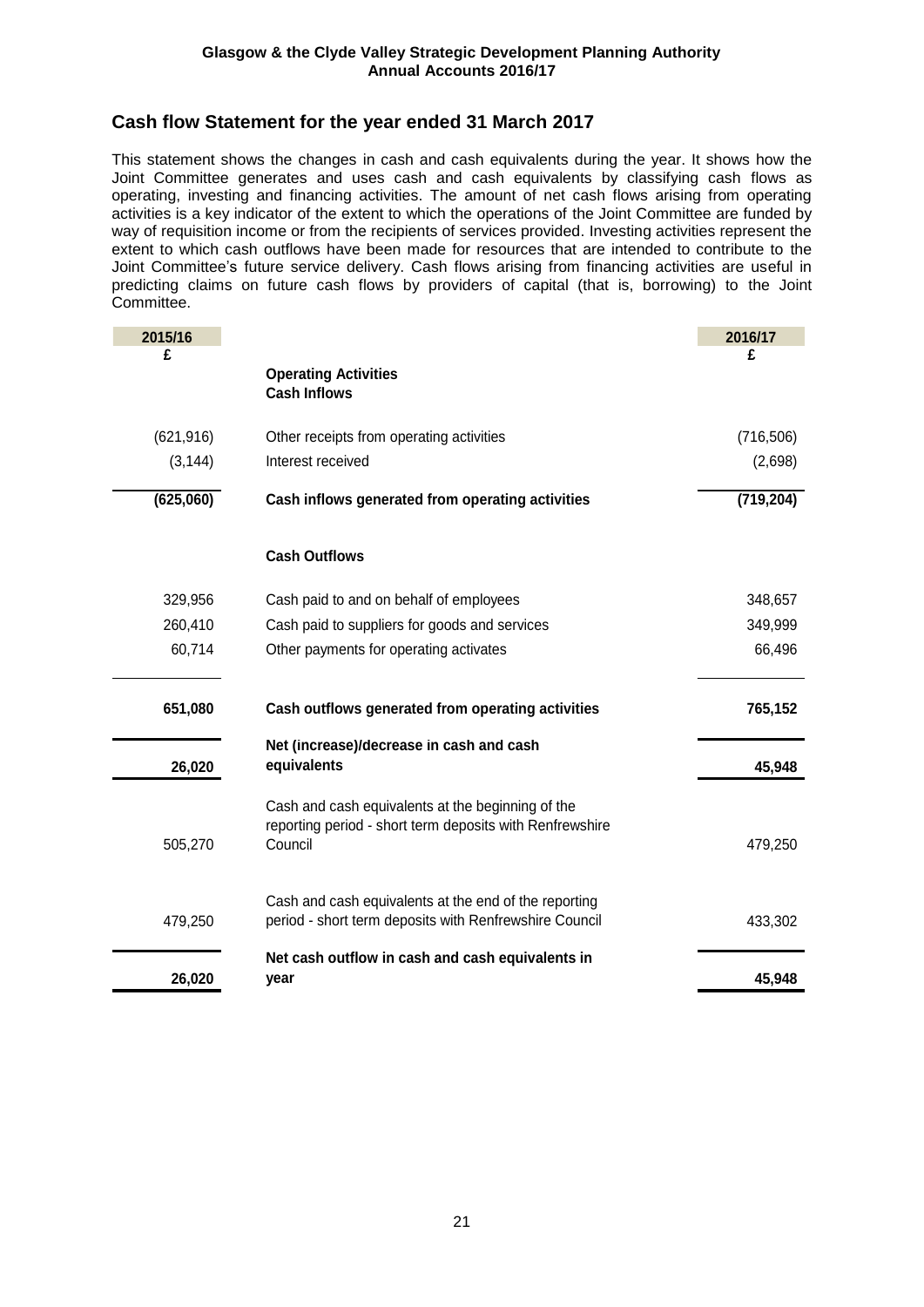# **Note 1 Summary of Significant Accounting Policies**

The Financial Statements for the year ended 31 March 2017 have been prepared in accordance with proper accounting practice as per section 12 of the Local Government in Scotland Act 2003. Proper accounting practice comprises the Code of Practice on Local Authority Accounting in the United Kingdom (the Accounting Code) and the Service Reporting Code of Practice for Local Authorities 2016/17, (SeRCOP) supported by International Financial Reporting Standards and recommendations made by the Local Authority (Scotland) Accounts Advisory Committee (LASAAC). They are designed to give a true and fair view of the financial performance and position of the Joint Committee and comparative figures for the previous financial year are provided. There are no significant departures from these recommendations.

The following accounting concepts have been considered in the application of accounting policies:

**Accruals basis** - the accruals concept requires the non-cash effects of transactions to be included in the financial statement for the year in which they occur, not in the period in which payment is made or income received.

**Going concern** - the going concern concept assumes that the Joint Committee will continue in existence for the foreseeable future.

**Understandability** – users of the financial statements are assumed to have a reasonable knowledge of accounting and local government.

**Relevance** – the information in the financial statements is useful for assessing Joint Committee's stewardship of public funds and for making economic decisions.

**Materiality** - information is included in the financial statements where the information is of such significance that it could influence the decisions or assessments of users of the information.

**Reliability** – information included in the financial statements faithfully represents the substance of transactions, is free from bias and material error, is complete within the bounds of materiality and cost, and has been prudently prepared.

**Primacy of legislative requirements** - legislative requirements have priority over accounting principles in the event of conflict between legislation and the Accounting Code.

The accounts have been prepared under the historic cost convention. The following accounting policies used in the preparation of the statements have been reviewed in line with changes made to the Accounting Code following the introduction of International Financial Reporting Standards.

#### **Accruals of Expenditure and Income**

Activity is accounted for in the year that it takes place, not simply when cash payments are made or received. In particular:

- i. Revenue from the sale of goods is recognised when the Joint Committee transfers the significant risks and rewards of ownership to the purchaser, and it is probable that the economic benefits or service potential associated with the transaction will flow to the Joint Committee.
- ii. Revenue from the provision of services is recognised when the Joint Committee can measure reliably the percentage of completion of the transaction and it is probable that the economic benefits or service potential associated with the transaction will flow to the Joint Committee.
- iii. Supplies are recorded as expenditure when they are consumed. Where there is a gap between the date supplies are received and their consumption, they are carried as inventories on the Balance Sheet.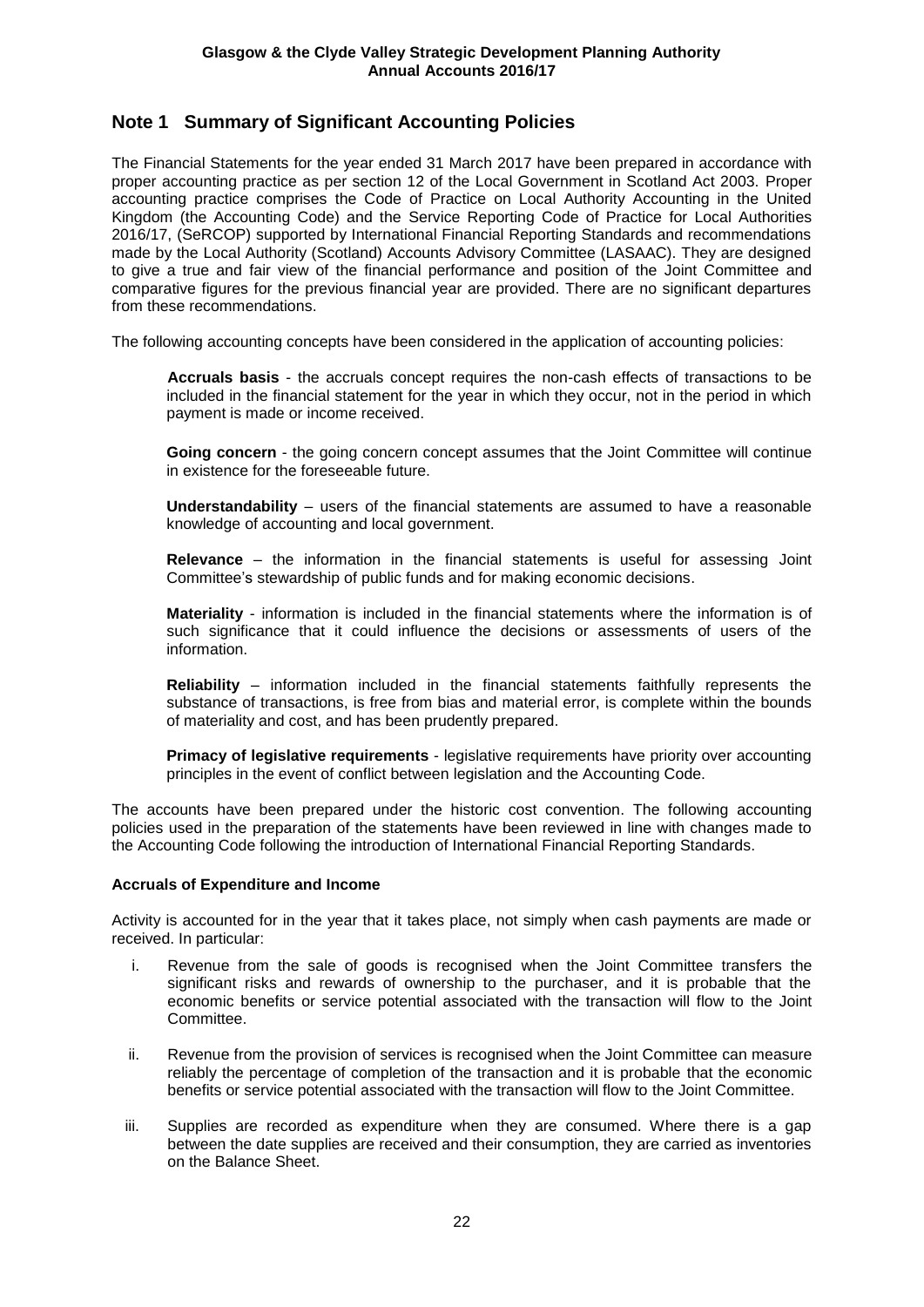- iv. Where income and expenditure have been recognised but cash has not been received or paid, a debtor or creditor for the relevant amount is recorded in the Balance Sheet. Where there is evidence that debts are unlikely to be settled, the balance of debtors is written down and a charge made to revenue for the income that might not be collected.
- v. Suppliers invoices paid in the two weeks following the year-end are accrued together with specific accruals in respect of further material items provided the goods or services were received by the Balance Sheet date.

#### **Cash and Cash Equivalents**

Cash is defined as cash in hand and deposits repayable on demand less overdrafts repayable on demand.

#### **Contingent Assets and Liabilities**

Contingent assets and liabilities are not recognised in the financial statements, but are disclosed as a note to the accounts where they are deemed material.

#### **Employee Benefits**

#### Benefits payable during employment

All salaries and wages earned up to the Balance Sheet date are included in the accounts irrespective of when payment was made. An accrual is made for the cost of holiday and flexi-leave entitlements earned by employees but not taken before the year end; and which employees may carry forward into the next financial year.

#### Termination benefits

Termination benefits are amounts payable as a result of a decision by the Joint Committee to terminate an officer's employment before the normal retirement date or an officer's decision to accept voluntary redundancy. They are charged on an accruals basis to the Employee Costs line in the Comprehensive Income and Expenditure Statement when the Joint Committee is demonstrably committed to either terminating the employment of an officer or making an offer to encourage voluntary redundancy. The Joint Committee is only demonstrably committed to a termination when it has a detailed formal plan for the termination and it is without realistic possibility of withdrawal; and agreement to the termination has been granted by the Joint Committee.

Where termination benefits involve the enhancement of pensions, statutory provisions require the Revenue balances to be charged with the amount payable by the Joint Committee to the pension fund or pensioner in the year, not the amount calculated according to the relevant accounting standards. In the Movement in Reserves Statement, appropriations are required to and from the Pensions Reserve to remove the notional debits and credits for pension enhancement termination benefits and to replace them with debits for the cash paid to the pension fund and pensioners and any such amounts payable but unpaid at the year-end.

#### Post employment benefits

The Joint Committee participates in the Local Government Pension Scheme which is administered by the Strathclyde Pension Fund. The Local Government Pension Scheme is accounted for as a defined benefit scheme, and in accordance with International Accounting Standard 19 (IAS19) the Joint Committee has disclosed certain information concerning the assets, liabilities, income and expenditure relating to the pension scheme. IAS 19 requires that an organisation must account for retirement benefits when it is committed to giving them, even if the giving will be many years into the future.

This involves the recognition in the Balance Sheet of the Joint Committee's share of the net pension asset or liability in the Strathclyde Pension Fund and a pension reserve. The Comprehensive Income and Expenditure Statement also recognises changes during the year in the pension asset or liability.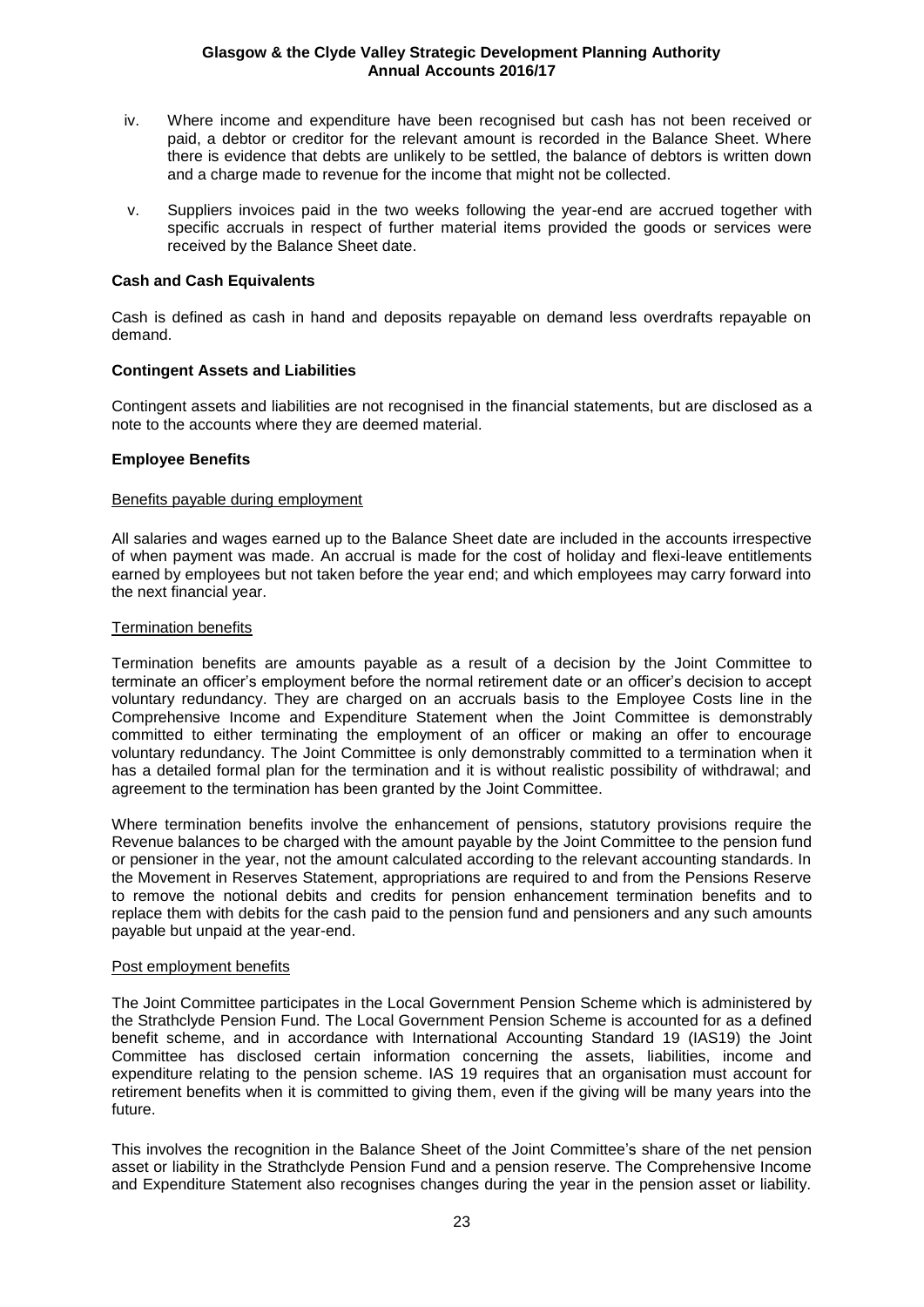Service expenditure includes pension costs based on employers' pension contributions payable and payments to pensioners in the year.

The liabilities of the Strathclyde Pension Fund attributable to the Joint Committee are included in the Balance Sheet on an actuarial basis using the projected unit method ie an assessment of the future payments that will be made in relation to retirement benefits earned to date by employees, based on assumptions about mortality rates, employee turnover rates and projections of earnings for current employees. Liabilities are discounted to their value at current prices using a discount rate based on the current rate of return available on a high quality corporate bond of equivalent currency and term to the scheme liabilities.

The assets of the Strathclyde Pension Fund attributable to the Joint Committee are included in the Balance Sheet at their fair value, principally the bid price for quoted securities, and estimated fair value for unquoted securities.

Note 16 to the Core Financial Statements provides further information.

#### **Events after the Balance Sheet date**

Events after the balance Sheet date are those events, both favourable and unfavourable, that occur between the end of the reporting period and the date when the Statements are authorised for issue. There are two types of events:

- Adjusting events those that provide evidence of conditions that existed at the end of the reporting period, and the Statements are adjusted to reflect such events
- Non-adjusting events those that are indicative of conditions that arose after the reporting period, and the Statements are not adjusted. Where a category of events would have a material effect, disclosure is made in the notes of the nature of the event and its estimated financial effect.

Events taking place after the date of authorisation for issue are not reflected in the Statements. Note 5 provides further information.

#### **Prior Period Adjustments**

Where there has been a change in accounting policy, that change will be applied retrospectively, that is, prior period figures will be restated unless the Code specifies transitional provisions that shall be followed. Where there has been a change in accounting estimate, that change will be applied prospectively, that is, prior period figures will not be restated. Where a material misstatement or omission has been discovered relating to a prior period, that misstatement or omission will be restated unless it is impracticable to do so.

#### **Government Grants and other Contributions**

Whether paid on account, by instalments or in arrears, government grants and third party contributions and donations are recognised as due to the Joint Committee when there is reasonable assurance that:

- the Joint Committee will comply with the conditions attached to the payments, and
- the grants or contributions will be received.

Amounts recognised as due to the Joint Committee are not credited to the Comprehensive Income and Expenditure Account until conditions attaching to the grant or contribution have been satisfied. Monies advanced as grants and contributions are carried in the Balance Sheet as creditors.

#### **Leases**

Leases are classified as finance leases where the terms of the lease transfer substantially all the risks and rewards incidental to ownership of the property from the lessor to the lessee. All other leases are classified as operating leases. Where a lease covers both land and buildings, the land and buildings elements are considered separately for classification.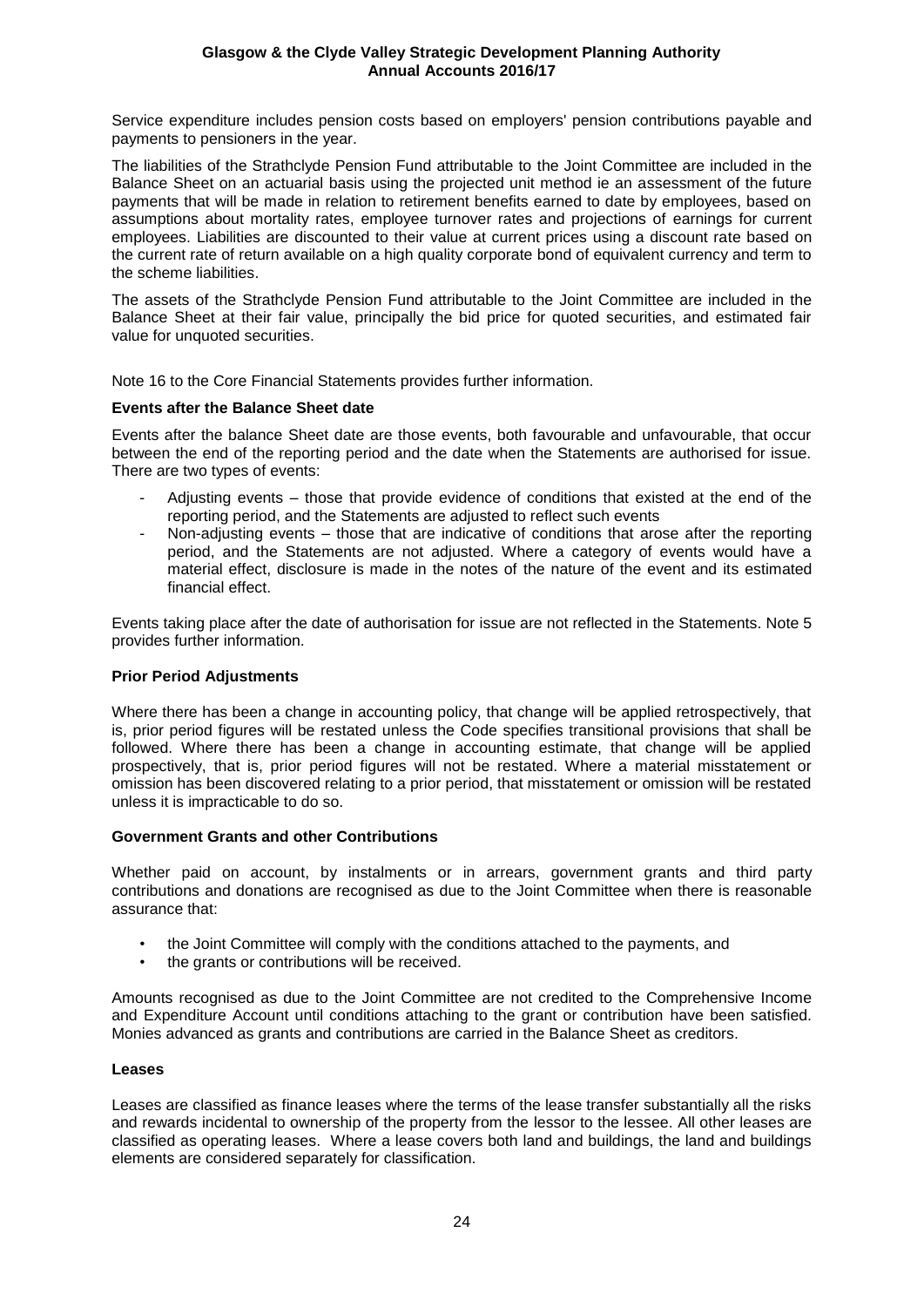Arrangements that do not have the legal status of a lease but convey a right to use an asset in return for payment are accounted for under this policy where fulfilment of the arrangement is dependent on the use of specific assets. The Joint Committee is not party to any finance leases.

#### *Operating Leases*

Rentals paid under operating leases are charged to the Comprehensive Income and Expenditure Statement as an expense of the services benefiting from use of the leased property, plant or equipment. Charges are made on a straight-line basis over the life of the lease, even if this does not match the pattern of payments (eg, there is a rent-free period at the commencement of the lease). The risks and rewards of ownership remain with the lessors along with the title of the property.

#### **Property, Plant and Equipment**

Glasgow & the Clyde Valley Strategic Development Planning Authority is a Joint Committee as constituted under s106(1) of the Local Government (Scotland) Act 1973. The Joint Committee has no legal power to hold assets. Any cash assets held are matched by an equivalent creditor balance.

#### **Provisions**

Provisions are made where an event has taken place that gives the Joint Committee a legal or constructive obligation that probably requires settlement by a transfer of economic benefits or service potential, and a reliable estimate can be made of the amount of the obligation. Provisions are charged as an expense to the appropriate service line in the Comprehensive Income and Expenditure Statement in the year that Glasgow and the Clyde Valley Strategic Development Planning Authority becomes aware of the obligation, and measured at the best estimate at the balance sheet date of the expenditure required to settle the obligation, taking into account relevant risks and uncertainties.

When payments are eventually made, they are charged to the provision carried in the Balance Sheet. Estimated settlements are reviewed at the end of each financial year – where it becomes less than probable that a transfer of economic benefits will now be required (or a lower settlement than anticipated is made), the provision is reversed and credited back to the relevant service. Where some or all of the payment required to settle a provision is expected to be recovered from another party (eg from an insurance claim), this is only recognised as income for the relevant service if it is virtually certain that reimbursement will be received if the Joint Committee settles the obligation.

#### **Reserves**

The Joint Committee has three reserve funds. The Revenue Reserve contains any balance of requisition income from members of the Joint Committee.

The Pension Reserve arises from the IAS19 accounting disclosures for retirement benefits and recognises the Joint Committee share of actuarial gains and losses in the Strathclyde Pension Fund and the change in the Joint Committee's share of the Pension Fund net liability chargeable to the Income and Expenditure Account.

The Employee Statutory Adjustment Account absorbs the differences that would otherwise arise on the Revenue Reserve from accruing for short term accumulating absences at the end of the financial year. Generally accepted accounting practices require that all short-term employee benefits, including accumulating compensated absences, should be recognised as a cost in the accounts for the year to which they relate. This means that where employees' full holiday entitlement, time in lieu or credit flexi-time balance has not been taken by the financial year-end, the cost of the untaken days or time is calculated and recorded as an accrued expense. However, statutory arrangements require that the impact of such accrued expenditure on the Revenue Reserve is neutralised by transfers to or from the Employee Statutory Adjustment Account.

#### **VAT**

Income and Expenditure excludes any amount relating to Value Added Tax (VAT), as all VAT is payable to HM Revenue & Customs and all VAT is recoverable from them.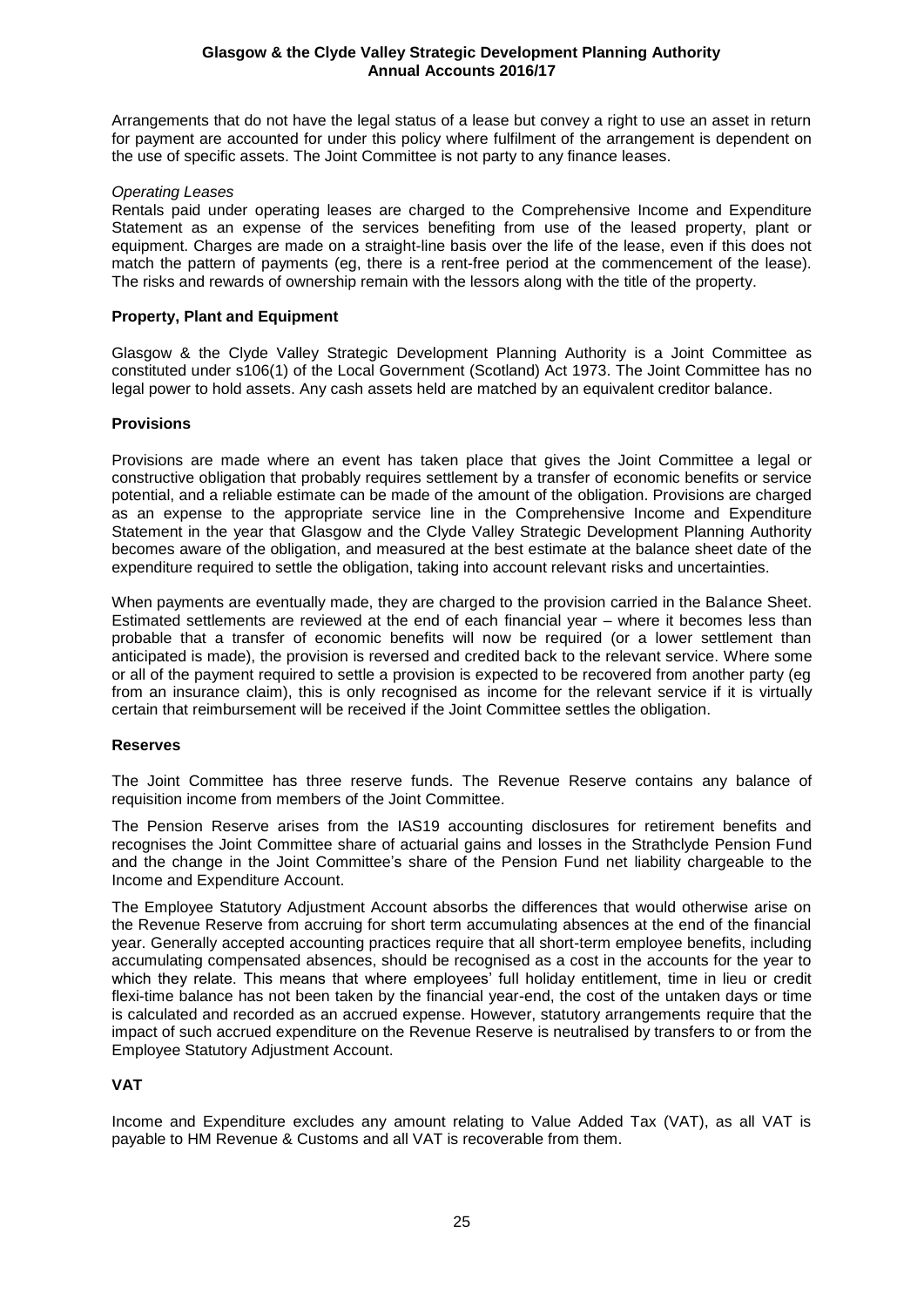# **Note 2 Accounting Standards Issued not Adopted**

There are no accounting standards relevant to the financial statements of the Joint Committee which have not been adopted.

## **Note 3 Critical Judgements in Applying Accounting Policies**

In applying the accounting policies set out in Note 1, the Joint Committee has had to make certain judgements about complex transactions or those involving uncertainty about future events. Where a critical judgement has been made this is referred to in the relevant note to the core financial statements; however a summary of those with the most significant effect is detailed below.

Leases **An analysis of the terms of the lease for the office accommodation at** West Regent Street leased by the Joint Committee has concluded it is an operating lease. Note 10 provides further information.

## **Note 4 Assumptions made about the future**

The Statement of Accounts contains estimated figures that are based on assumptions made by the Joint Committee about the future or that are otherwise uncertain. Estimates are made taking into account historical experience, current trends and other relevant factors. However, because balances cannot be determined with certainty, actual results could be materially different from the assumptions and estimates.

The items in the Balance Sheet at 31 March 2017 for which there is a significant risk of material adjustment in the forthcoming financial year are as follows:

Pensions Liability Estimation of the net liability to pay pensions depends on a number of complex judgements relating to the discount rate used, the rate at which salaries are projected to increase. changes in retirement ages, mortality rates and expected returns on pension fund assets. A firm of consulting actuaries is engaged to provide the Joint Committee with expert advice about the assumptions to be applied.

#### **Item Uncertainties Effect if Results differ from Assumption**

The effects on the net pensions liability of changes in individual assumptions can be measured. For instance, a 0.5% decrease in the discount rate assumption would result in an increase in the pension liability<br>of £0.580 million. However, the of £0.580 million. However, the assumptions interact in complex ways. During 2016/17, the appointed actuaries advised that the net pension liability had increased by £0.446 million attributable to updating of the financial assumptions.

## **Note 5 Events after the balance sheet date**

Events taking place after the authorised for issue date per the balance sheet are not reflected in the financial statements or notes. Where events taking place before this date provided information about conditions existing at 31 March 2017, the figures in the financial statements and notes have been adjusted in all material respects to reflect the impact of this information. There are no non adjusting events.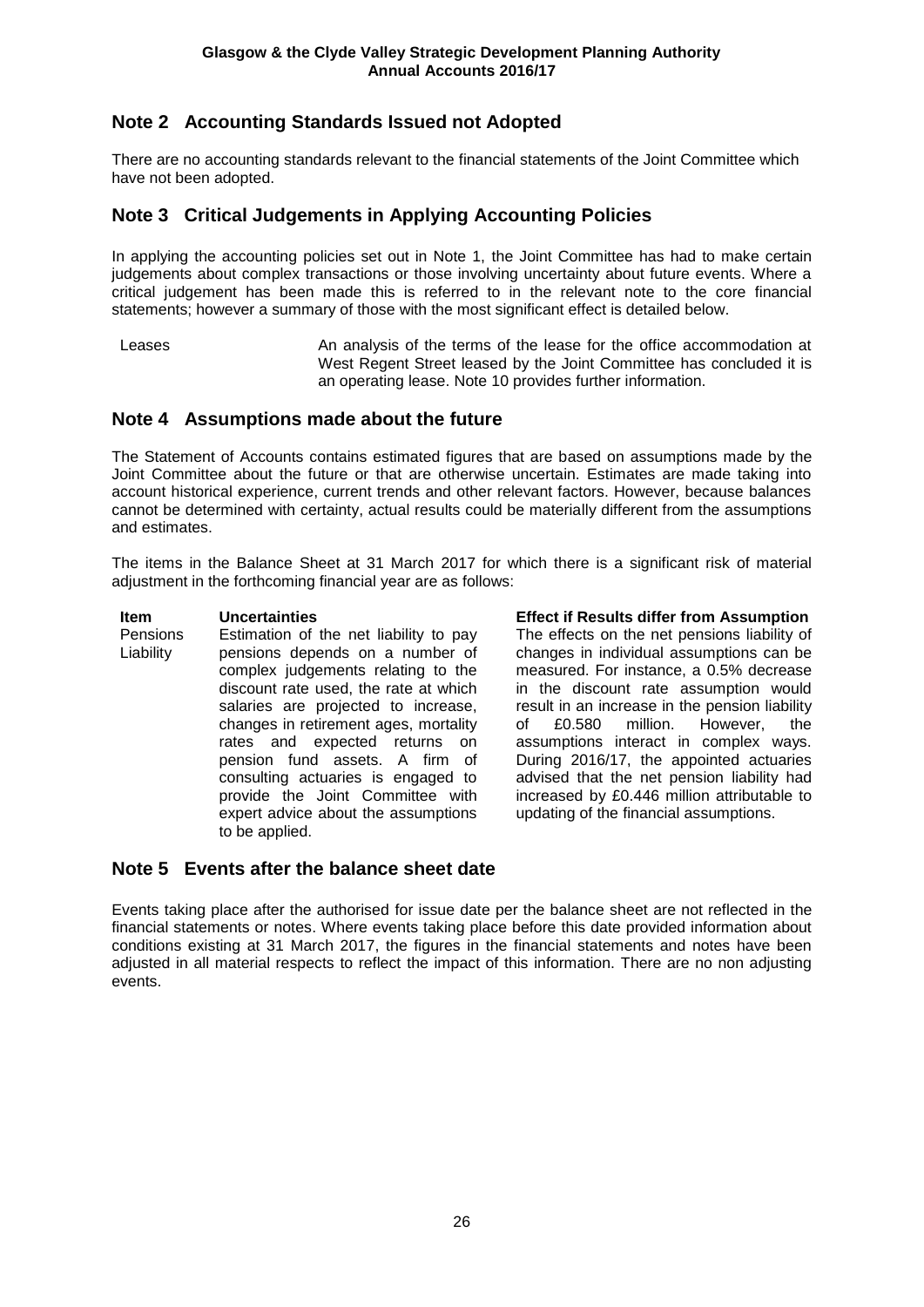## **Note 6 Details of Movement in Reserves**

#### **a. Revenue Reserve**

ı

| 2015/16        |                                                                                                        | 2016/17         |
|----------------|--------------------------------------------------------------------------------------------------------|-----------------|
| £<br>(358,414) | Balance as at 1 April                                                                                  | £<br>(258, 487) |
| (53,000)       | Transfer to pension reserve                                                                            | (32,000)        |
| 2,184          | Transfer to employee statutory adjustment account                                                      | (3,079)         |
|                | Transfers to or (from) other statutory reserves                                                        |                 |
| 150.743        | (Surplus) or Deficit on provision of services (from the<br>Comprehensive Income & Expenditure Account) | 5.325           |
| (258,487)      | <b>Balance as at 31 March</b>                                                                          | (288,241        |

This represents the excess of member authority requisitions over expenditure in any one year and is shown as payable to the member authorities

#### **b. Pension Reserve**

| 2015/16   |                                                                                                                                                                                         | 2016/17   |
|-----------|-----------------------------------------------------------------------------------------------------------------------------------------------------------------------------------------|-----------|
|           |                                                                                                                                                                                         |           |
| (802,000) | Balance as at 1 April                                                                                                                                                                   | (462,000) |
| 393,000   | Actuarial Gains and Losses (see note 16)                                                                                                                                                | (446,000) |
| (53,000)  | Net additional amount required by statue and non-statutory proper<br>practices to be taken into account when determining the surplus or<br>deficit on the revenue reserves for the year | (32,000)  |
| (462,000) | Balance as at 31 March                                                                                                                                                                  | (940,000) |

The Pension Reserve absorbs the timing differences arising from the different arrangements for accounting for postemployment benefits and for funding benefits in accordance with statutory provisions. The Joint Committee accounts for postemployment benefits in the **comprehensive income and expenditure statement** as the benefits are earned by employees accruing years of service, updating the liabilities recognised to reflect inflation, changing assumptions and investment returns on any resources set aside to meet the costs. However, statutory arrangements require benefits earned to be financed as the Joint Committee makes employer's contributions to pension funds. The credit balance on the Pension Reserve shows a moderate excess in the benefits earned by past and current employees and the Joint Committee's share of the Strathclyde Pension Fund resources available to meet them.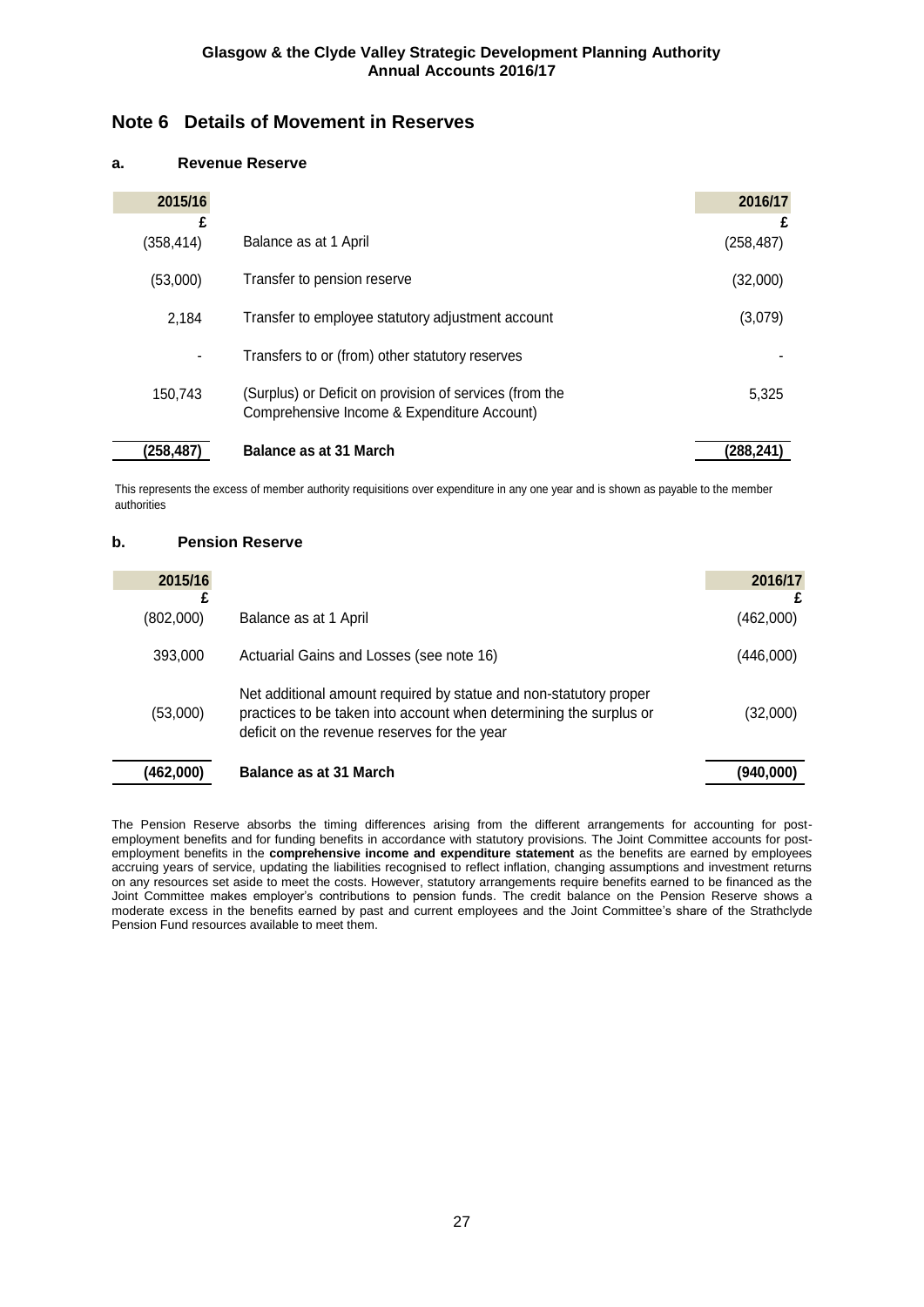## **c. Employee Statutory Adjustment Account**

| 2015/16        |                                                                                             | 2016/17  |
|----------------|---------------------------------------------------------------------------------------------|----------|
| £<br>(12, 148) | Balance as at 1 April                                                                       | (9,964)  |
| 12,148         | Reversal of prior year accrual for short-term accumulating<br>compensated absences          | 9,964    |
| (9,964)        | Recognition of the accrual for short-term accumulating<br>compensating absences at 31 March | (13,043) |
| (9,964)        | <b>Balance as at 31 March</b>                                                               | (13,043) |

The Employee Statutory Adjustment Account absorbs the differences that would otherwise arise on revenue balances from accruing for short-term accumulating compensated absences at the end of the financial year. Generally accepted accounting practices require that all short-term employee benefits, including accumulating compensated absences, should be recognised as a cost in the accounts for the year to which they relate. This means that where employees' full holiday entitlement, time in lieu or credit flexi-time balance has not been taken by the financial year-end, the cost of the untaken days or time is calculated and recorded as an accrued expense. However, statutory arrangements require that the impact of such accrued expenditure on revenue balances is neutralised by transfers to or from the Employee Statutory Adjustment Account.

## **Note 7 Reconciliation of the Balance on the Comprehensive Income and Expenditure Statement to the Movement in Reserves Statement**

The surplus for the year on the Revenue Reserves was £35,079 greater than the Comprehensive Income and Expenditure Statement result. The table below gives a breakdown of the differences between the income and expenditure included in the Joint Committee's Comprehensive Income and Expenditure Statement in accordance with the Code and the amounts that statute and non-statutory proper practice require the Joint Committee to debit and credit the Revenue Reserve Balance.

| 2015/16<br>£                     |                                                                                                                                                                                   | 2016/17<br>£                    |
|----------------------------------|-----------------------------------------------------------------------------------------------------------------------------------------------------------------------------------|---------------------------------|
|                                  | Amounts to be included in the Comprehensive Income and<br>Expenditure Statement but required by statue to be excluded<br>when determining the Movement in Reserves Statement      |                                 |
| (105,000)<br>2,184<br>(102, 816) | Net charges made for retirement benefits in accordance with IAS19<br>Net charges for employment short-term accumulating absences                                                  | (89,000)<br>(3,079)<br>(92,079) |
|                                  | Amounts not included in the Comprehensive Income and<br><b>Expenditure Statement but required to be included by statue</b><br>when determining the Movement in Reserves Statement |                                 |
| 52,000                           | Employers contributions payable to the Strathclyde Pension Fund<br>Net additional amount required to be debited or credited to the                                                | 57,000                          |
| (50,816)                         | Revenue Reserves balance for the year                                                                                                                                             | (35,079)                        |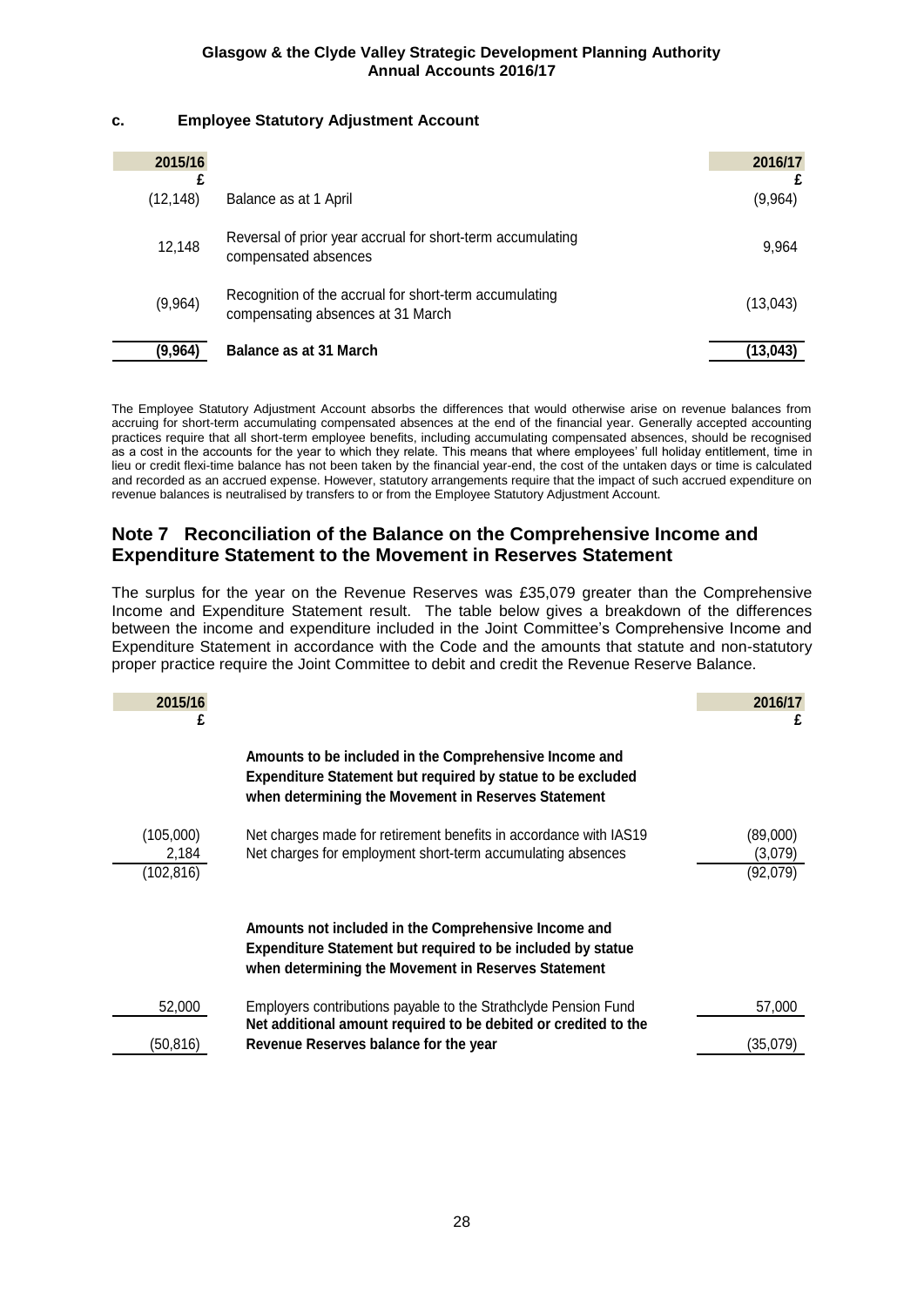# **Note 8 Green Network Partnership**

#### **Overview**

The Glasgow Clyde Valley Green Network Partnership (GCVGNP) was formed in 2006 to develop a co-ordinated approach that will deliver major improvement in the scale and quality of green network provision across Glasgow Clyde Valley.

There is a strong relationship between the GCVSDPA and the GCVGNP: The SDP manager and assistant manager are Chair and Vice Chair of the GNP Board; the GCVSDPA Joint Committee acts for its constituent local authorities to agree local authority funding to support the GNP Business Plan; the GCVSDPA Joint Committee approves the GNP business plan and revenue estimates, in respect of local authority contributions only; progress against business plan targets are monitored annually by the Joint Committee; the executive team of the SDP and GNP share offices in West Regent Street, Glasgow.

As well as the SDP manager, the GCVGNP board is comprised of senior employees from the eight local authorities and four government agencies (Forestry Commission Scotland, Scottish National Heritage, Scottish Environmental Protection Agency and Glasgow Centre for Population Health). The relationship between the GCVSDPA and the GCVGNP is not a joint arrangement and so outside the scope of IFRS 11 (Joint Arrangements).

## **Financial Performance**

#### **Revenue**

The GNP has returned a deficit of £29,639 (2015-16 - £15,724 deficit), against a budgeted breakeven position. The deficit is a result of the GNP drawing down £30,308 from reserves to fund projects, as approved by the partnership board, in order to ensure that reserves are being efficiently utilised. The core operation returned a minor surplus of £669 for the financial year.

The GNP is a significant regional component of the Central Scotland Green Network (CSGN). As a result the GNP secures additional funding for various projects related to the CSGN. The total project expenditure by the GNP during 2016-17 was £212,262 (2015-16, £226,884). The GNP has been a key partner in the study and planning of the development of the Seven Lochs Wetland Park resulting in the continuing significant levels of project expenditure.

The Green Network partners have contributed funding in the following proportions to enable The Partnership to carry out its objectives.

| 2015/16 |                                                |            | 2016/17 |
|---------|------------------------------------------------|------------|---------|
| £       | <b>Council</b>                                 | Percentage | £       |
| 5,589   | East Dunbartonshire                            | $3.2\%$    | 5,589   |
| 4,758   | East Renfrewshire                              | 2.7%       | 4,758   |
| 31,019  | Glasgow City                                   | 17.6%      | 31,019  |
| 4,322   | Inverclyde                                     | 2.4%       | 4,322   |
| 17,306  | North Lanarkshire                              | 9.8%       | 17,306  |
| 9,040   | Renfrewshire                                   | 5.1%       | 9,040   |
| 16,497  | South Lanarkshire                              | 9.3%       | 16,497  |
| 4,855   | <b>West Dunbartonshire</b>                     | 2.8%       | 4,855   |
|         | <b>Funding From Authorities Represented by</b> |            |         |
| 93,386  | <b>GCVSDPA</b>                                 | 52.9%      | 93,386  |
|         | <b>Other Government Agencies</b>               |            |         |
| 37,354  | <b>Forestry Commission</b>                     | 18.7%      | 32,955  |
| 14,008  | Glasgow Centre for Population Health           | 7.9%       | 14,008  |
| 4,669   | Scottish Environmental Protection Agency       | 2.6%       | 4,669   |
| 36,695  | Scottish National Heritage                     | 17.9%      | 31,514  |
| 92,726  | <b>Total From Other Government Agencies</b>    | 47.1%      | 83,146  |
| 186,112 | TOTAL                                          | 100.0%     | 176,532 |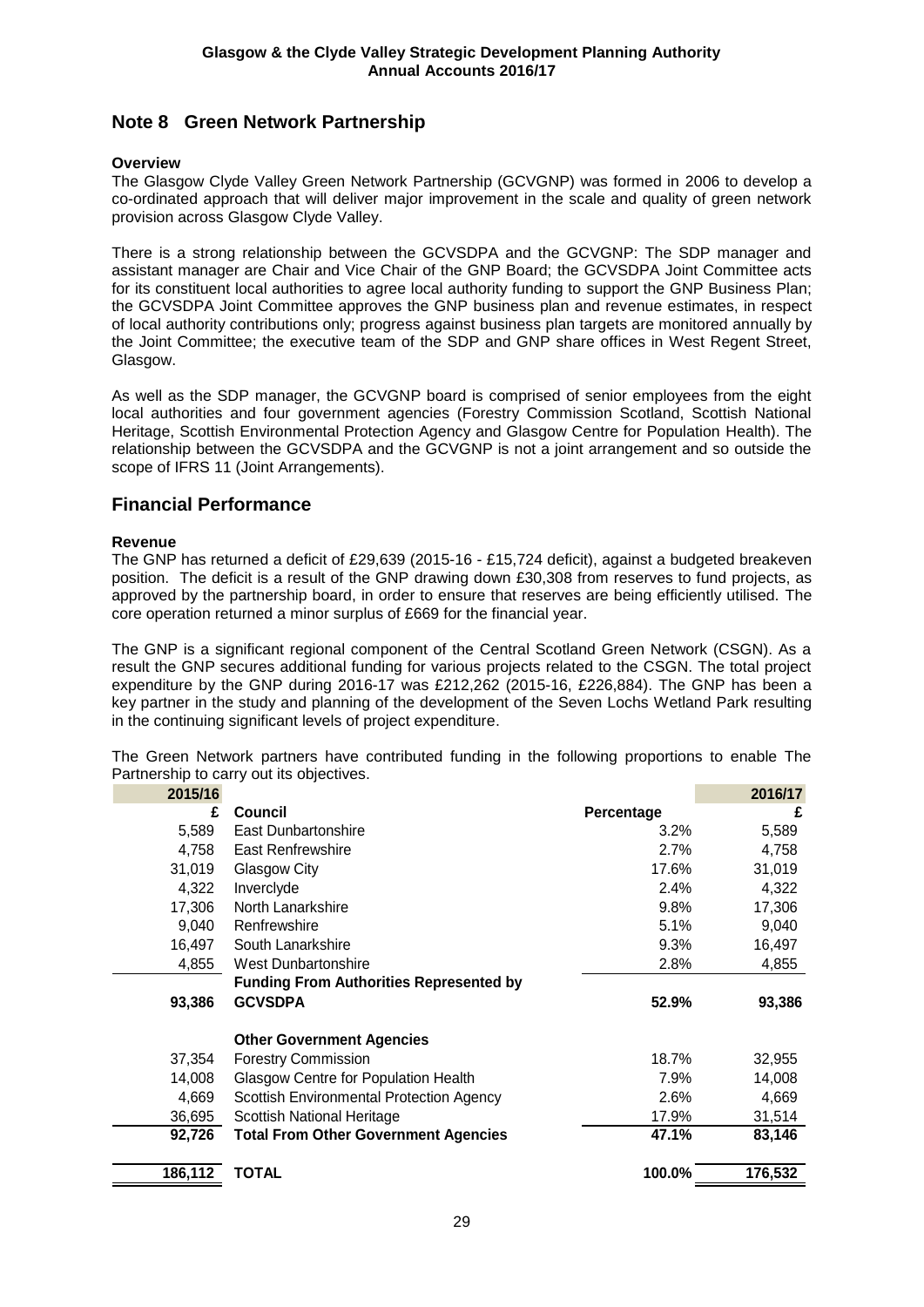### **Capital and Reserves**

The GCVGNP does not have legal powers necessary to hold assets therefore it has no capital spend. The Partnership retains financial reserves to offset any liabilities of the Partnership. The table below shows the value of the Partnerships reserves at the 31 March 2017. This is analysed into usable reserves, which has been derived from partnership funding and can be used to fund expenditure, and unusable reserves, which cannot be used to fund expenditure.

| 2015/16                                                  | 2016/17    |
|----------------------------------------------------------|------------|
| <b>Reserves Represented by:</b>                          |            |
| Useable Reserves                                         |            |
| Balance due to Partnership Members<br>(123, 761)         | (94, 122)  |
| <b>Unuseable Reserves</b>                                |            |
| (7, 435)<br><b>Employee Statutory Adjustment Account</b> | (3, 498)   |
| <b>Pension Reserve</b><br>(230,000)                      | (239,000)  |
|                                                          |            |
| (361,196)                                                | (336, 620) |

## **Note 9 Financing & Investment Income**

| 2015/16  |                                                | 2016/17 |
|----------|------------------------------------------------|---------|
|          |                                                |         |
| (3, 144) | Interest on Balances                           | (2,698) |
| 26,000   | <b>Pension Interest Cost</b>                   | 16,000  |
| 22,856   | <b>Total Financing &amp; Investment Income</b> | 13,302  |

# **Note 10 Operating Leases**

The Joint Committee has extended the operating lease on the office accommodation at West Regent Street in Glasgow until October 2019. The lease was extended in October 2016 for a term of 3 years, with a tenant only break option which allows the extended lease to be terminated by the Joint Committee without penalty one year after the commencement of the extended lease period. Twenty five percent of the accommodation costs are paid by The Green Network Partnership. The expenditure charged in year to the Comprehensive Income and Expenditure Statement was £29,250 (2015/16 £29,250). The cost of the total lease agreement, including the proportion paid by The Green Network Partnership is detailed below:

| 2015/16 |                                                     | 2016/17 |
|---------|-----------------------------------------------------|---------|
|         |                                                     |         |
|         | <b>Future Minimum Lease Payments</b>                |         |
| 16,250  | - not later than one year                           | 44,604  |
|         | - later than one year and not later than five years | 70,230  |
|         | - later than five years                             |         |
| 16,250  |                                                     | 114,834 |
|         |                                                     |         |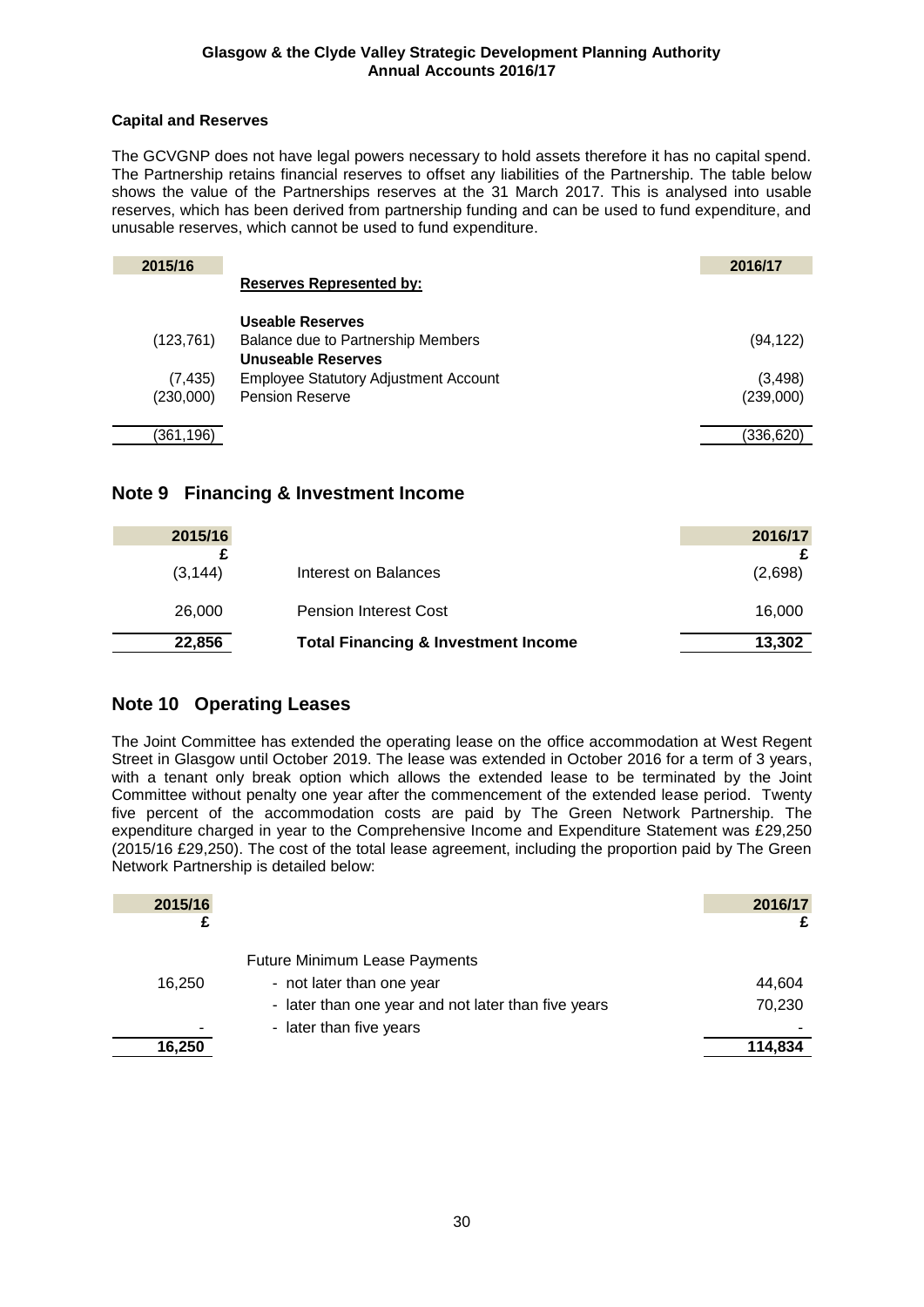# **Note 11 Debtors**

| 2015/16<br>£             |                                   | 2016/17<br>£ |
|--------------------------|-----------------------------------|--------------|
|                          | <b>Scottish Government</b>        | 6,851        |
| 23,518                   | Other entities and individuals    | 11,146       |
| 23,518                   | Total short term debtors          | 17,997       |
| <b>Note 12 Creditors</b> |                                   |              |
| 2015/16                  |                                   | 2016/17      |
| £                        |                                   | £            |
| 258,487                  | Other local authorities           | 288,241      |
| 9,964                    | Short term accumulating absences  | 13,043       |
| 23,624                   | Accrued payrolls                  | 25,099       |
| 202,840                  | Studies funding                   | 133,689      |
| 15,000                   | Income in Advance                 |              |
| 2,817                    | Other entities and individuals    | 4,269        |
| 512,732                  | <b>Total short term creditors</b> | 464,341      |

**Note 13 Transfer to Creditors**

| 2015/16    |                                                                                                                                                                                                                                                          | 2016/17    |
|------------|----------------------------------------------------------------------------------------------------------------------------------------------------------------------------------------------------------------------------------------------------------|------------|
|            |                                                                                                                                                                                                                                                          |            |
| (258, 487) | In terms of Section 58 of the Local Government (Scotland) Act 1973,<br>Joint Committees have no specific powers to retain reserves to meet<br>future funding requirements and the amount due to member authorities<br>has been transferred to creditors. | (288, 241) |

# **Note 14 Related parties**

The Joint Committee's related parties are those bodies or individuals that have the potential to control or significantly influence the Joint Committee, or to be controlled or significantly influenced by the Joint Committee. The Joint Committee is required to disclose material transactions that have occurred with related parties and the amount of any material sums due to or from related parties. Related party relationships require to be disclosed where control exists, irrespective of whether there have been transactions between the related parties. Disclosure of this information allows readers to assess the extent to which the Joint Committee might have been constrained in its ability to operate independently or might have secured the ability to limit another party's ability to bargain freely with the Joint Committee.

The member authorities of the Joint Committee have contributed requisitions in the following proportions to enable the Joint Committee to carry out its objectives. The Joint Committee in turn pays Renfrewshire Council for support services.

The service level agreement for these services is £23,200 (2015/16 £23,200). A proportion of the cost is paid by the Green Network Partnership. The amount paid in respect of these services by the GCVSDPA for the year ended 31 March 2017 was £18,900 (2015/16 £18,900).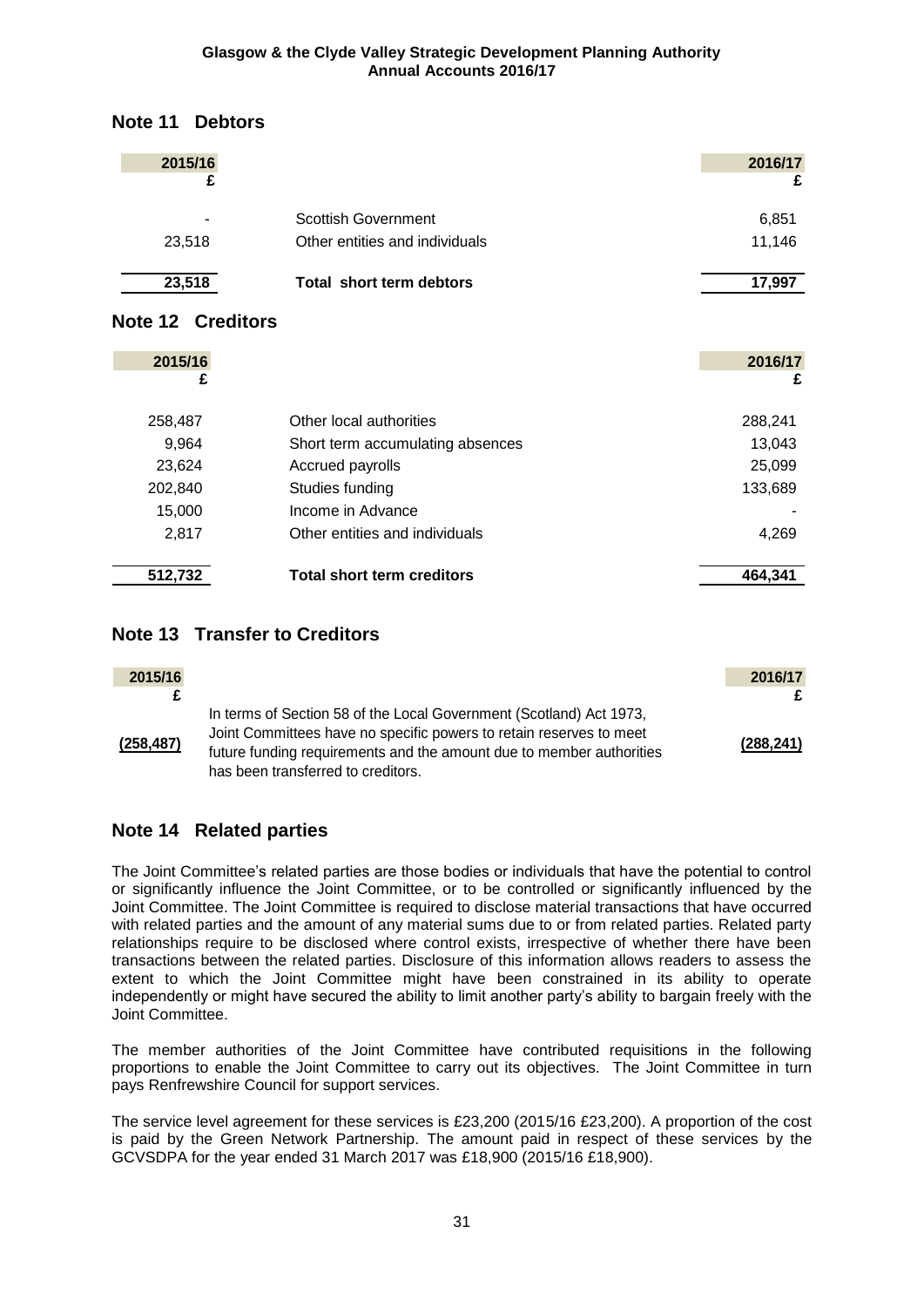| 2015/16    |                        |            | 2016/17    |
|------------|------------------------|------------|------------|
| £          | <b>Council</b>         | Percentage | £          |
| 72,437.50  | East Dunbartonshire    | 12.5%      | 72,437.50  |
| 72,437.50  | East Renfrewshire      | 12.5%      | 72,437.50  |
| 72,437.50  | Glasgow City           | 12.5%      | 72,437.50  |
| 72,437.50  | Inverclyde             | 12.5%      | 72,437.50  |
| 72,437.50  | North Lanarkshire      | 12.5%      | 72,437.50  |
| 72,437.50  | Renfrewshire           | 12.5%      | 72,437.50  |
| 72,437.50  | South Lanarkshire      | 12.5%      | 72,437.50  |
| 72,437.50  | West Dunbartonshire    | 12.5%      | 72,437.50  |
| 579,500.00 | <b>GCVSDPA Funding</b> | 100.00%    | 579,500.00 |

## **Note 15 External audit costs**

Fees payable to Audit Scotland in respect of external audit services undertaken in accordance with Audit Scotland's *Code of Audit Practice* in 2016-2017 were £2,770 (£2,820 in 2015/16). There were no fees paid to Audit Scotland in respect of any other services.

## **Note 16 Retirement Benefits**

As part of the terms and conditions of employment of its employees, the Joint Committee offers retirement benefits. Although these benefits will not actually be payable until employees retire, the Joint Committee has a commitment to make the payments that need to be disclosed at the time that employees earn their future entitlement. The scheme for employees is the Strathclyde Pension Fund which is administered by Glasgow City Council. This is a "funded" defined benefit final salary scheme meaning that the Joint Committee and its employees pay contributions into a fund, calculated at a level intended to balance the pensions liability with investment assets.

#### **16a. Transactions relating to retirement benefits**

The cost of retirement benefits is recognised in Gross Expenditure when they are earned by employees, rather than when the benefits are eventually paid as pensions. However, the charge that is statutorily required to be made in the accounts is based upon pension contributions payable by the Joint Committee in the year, and an adjustment is made within the Movement in Reserves Statement to replace the cost of retirement benefits with employers' contributions.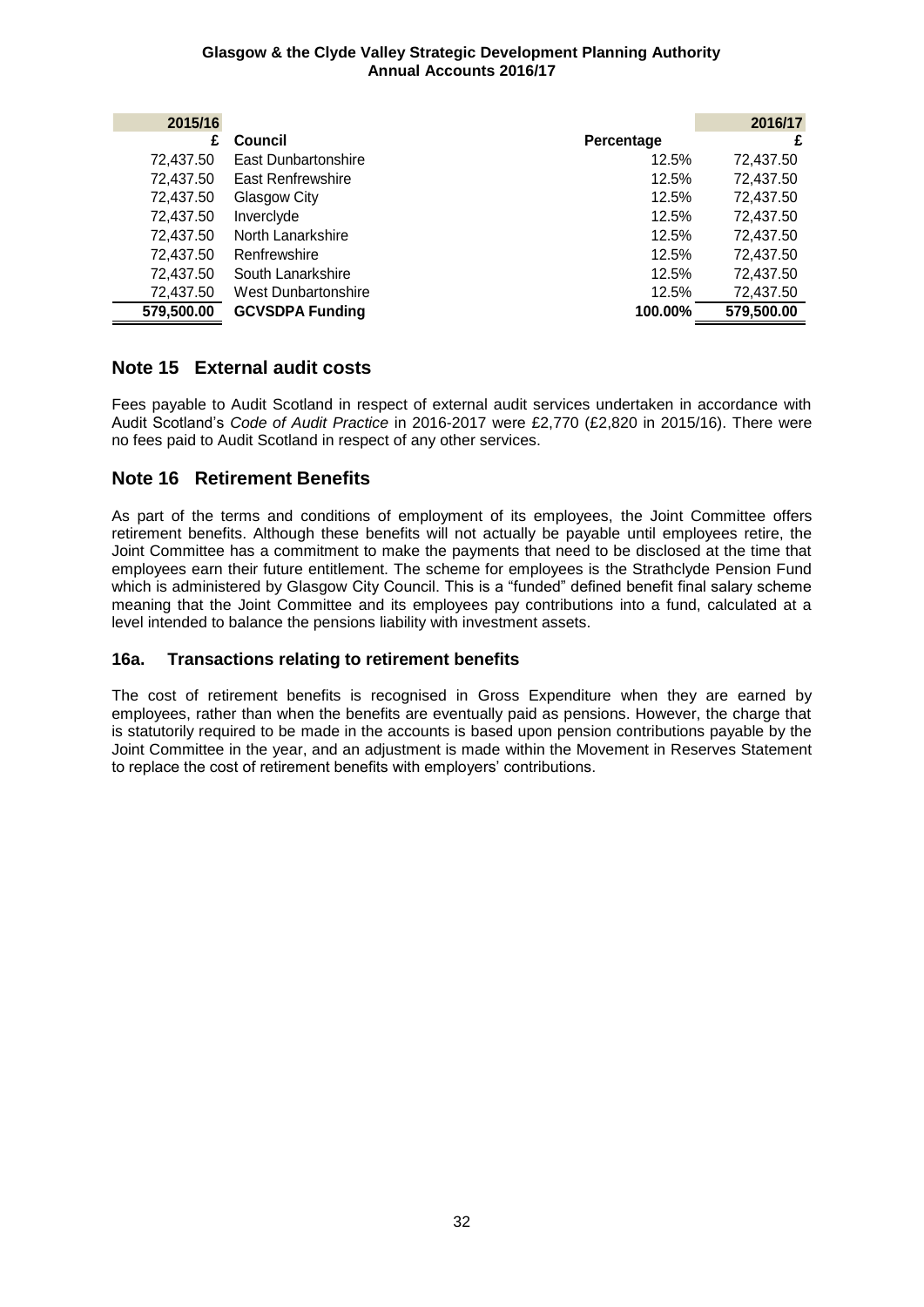The following transactions have been made in the accounting statements in 2016-2017:

| 2015/16   |                                                                                                                                                                                      | <b>Note</b>   | 2016/17   |
|-----------|--------------------------------------------------------------------------------------------------------------------------------------------------------------------------------------|---------------|-----------|
| £         | <b>Comprehensive Income &amp; Expenditure Statement</b><br><b>Cost of Services</b>                                                                                                   |               | £         |
| 79,000    | Current service cost                                                                                                                                                                 | (i)           | 73,000    |
|           | Past service cost/(gain)<br>Settlements & curtailments                                                                                                                               | (ii)<br>(iii) |           |
| 79,000    |                                                                                                                                                                                      |               | 73,000    |
| 26,000    | <b>Financing &amp; Investment Income &amp; Expenditure</b><br>Net interest                                                                                                           | (iv)          | 16,000    |
| 105,000   | Total post employment benefit charged to the Surplus or<br>Deficit on the Provision of Services                                                                                      |               | 89,000    |
|           | Other post employment benefit charged to the                                                                                                                                         |               |           |
| 18,000    | <b>Comprehensive Income and Expenditure Statement</b><br>Return on assets excluding amounts included in net interest<br>Actuarial (gains) and losses arising on changes in financial |               | (591,000) |
| (411,000) | assumptions                                                                                                                                                                          |               | 1,037,000 |
| (393,000) | <b>Total Actuarial (gain) or loss</b>                                                                                                                                                |               | 446,000   |
| (288,000) | Total post employment benefit charged to the<br><b>Comprehensive Income and Expenditure Statement</b>                                                                                |               | 535,000   |
|           | <b>Movement in Reserves Statement</b>                                                                                                                                                | (v)           |           |
| (340,000) | Reversal of net charges made to the Surplus or Deficit for the<br>Provision of Services for post employment benefits according<br>with the Code                                      |               | 478,000   |
| 52,000    | <b>Employers Contributions paid to Strathclyde Pension Fund</b>                                                                                                                      |               | 57,000    |

Notes

i. Current service cost is the cost of future entitlements to pension payments to current employees

ii. Past service cost is the cost of discretionary pension benefits to former employees who retired on the grounds of efficiency etc or savings made for commuting part of the pension for additional cash.

iii. Curtailments are the pension costs to employees retired under redundancy terms.

iv. The net Interest Cost is an actuarial adjustment to the inflation element in the cost of funding current and future pension obligations. This is the expected increase during the year in the present value of the Joint Committee's share of Strathclyde Pension Fund's liabilities because they are one year closer to settlement.

v. The Movement on Pension Reserve represents the net change in the pension liability recognised in the Movement in Reserves Statement for pension payments made by the Joint Committee to the Strathclyde Pension Fund during the year (£32,000).

The Joint Committee is also responsible for all pension payments relating to added years benefits it has awarded, together with related increases. In 2016/17 these amounted to £8,424 (2015/16 £8,365).

In addition to the recognised gains and losses included in the Comprehensive Income and Expenditure Statement, actuarial losses of £0.446 million are included in the Movement in Reserves Statement (2015/16 £0.393 million gain).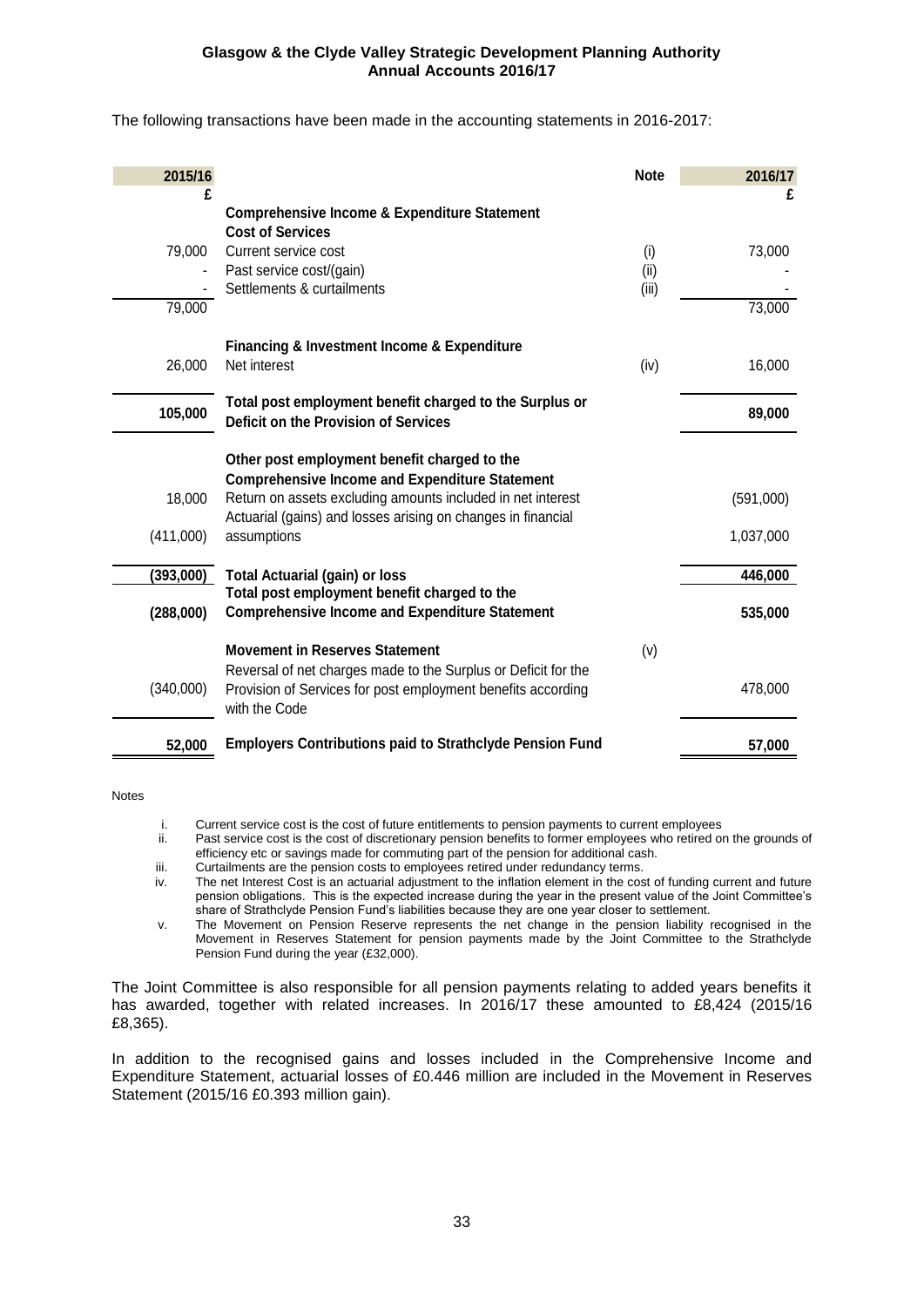#### **16b. Assets and liabilities in relation to retirement benefits**

A reconciliation of the Joint Committee's share of the **present** value of the Strathclyde Pension Fund's **liabilities** is as follows:

| 2015/16 |                                                                        | 2016/17 |
|---------|------------------------------------------------------------------------|---------|
| £000    |                                                                        | £000    |
| 3,713   | Opening present value                                                  | 3,454   |
| 79      | Current service cost                                                   | 73      |
| 119     | <b>Interest Cost</b>                                                   | 121     |
| 20      | <b>Employee Contributions</b>                                          | 22      |
|         | Remeasurement (gains)/losses:                                          |         |
| (411)   | Actuarial (gains)/losses arising from changes in financial assumptions | 1,037   |
| (66)    | <b>Benefits Paid</b>                                                   | (68)    |
| 3,454   | Closing present value of scheme liabilities                            | 4,639   |

A reconciliation of the Joint Committee's share of the **fair** value of the Strathclyde Pension Fund's **assets** is as follows:

| 2015/16 |                                                             | 2016/17 |
|---------|-------------------------------------------------------------|---------|
| £000    |                                                             | £000    |
| 2,911   | Opening Fair Value                                          | 2,992   |
| 93      | Interest Income                                             | 105     |
|         | Remeasurement gain/(loss):                                  |         |
| (18)    | Return on assets excluding amounts included in net interest | 591     |
| 52      | Contributions from employer                                 | 57      |
| 20      | Contributions from employee                                 | 22      |
| (66)    | <b>Benefits Paid</b>                                        | (68)    |
| 2,992   | Closing fair value of scheme assets                         | 3,699   |

#### **16c. Fund history**

|                                                             | 2012/13           | 2013/14          | 2014/15          | 2015/16           | 2016/17          |
|-------------------------------------------------------------|-------------------|------------------|------------------|-------------------|------------------|
|                                                             | £000              | £000             | £000             | £000              | £000             |
| <b>Present Value of Liabilities</b><br>Fair value of assets | (2, 418)<br>2.152 | (2,693)<br>2.337 | (3,713)<br>2.911 | (3, 454)<br>2.992 | (4,639)<br>3,699 |
| Surplus/(deficit) in the scheme                             | (266)             | (356)            | (802)            | (462)             | (940)            |
|                                                             |                   |                  |                  |                   |                  |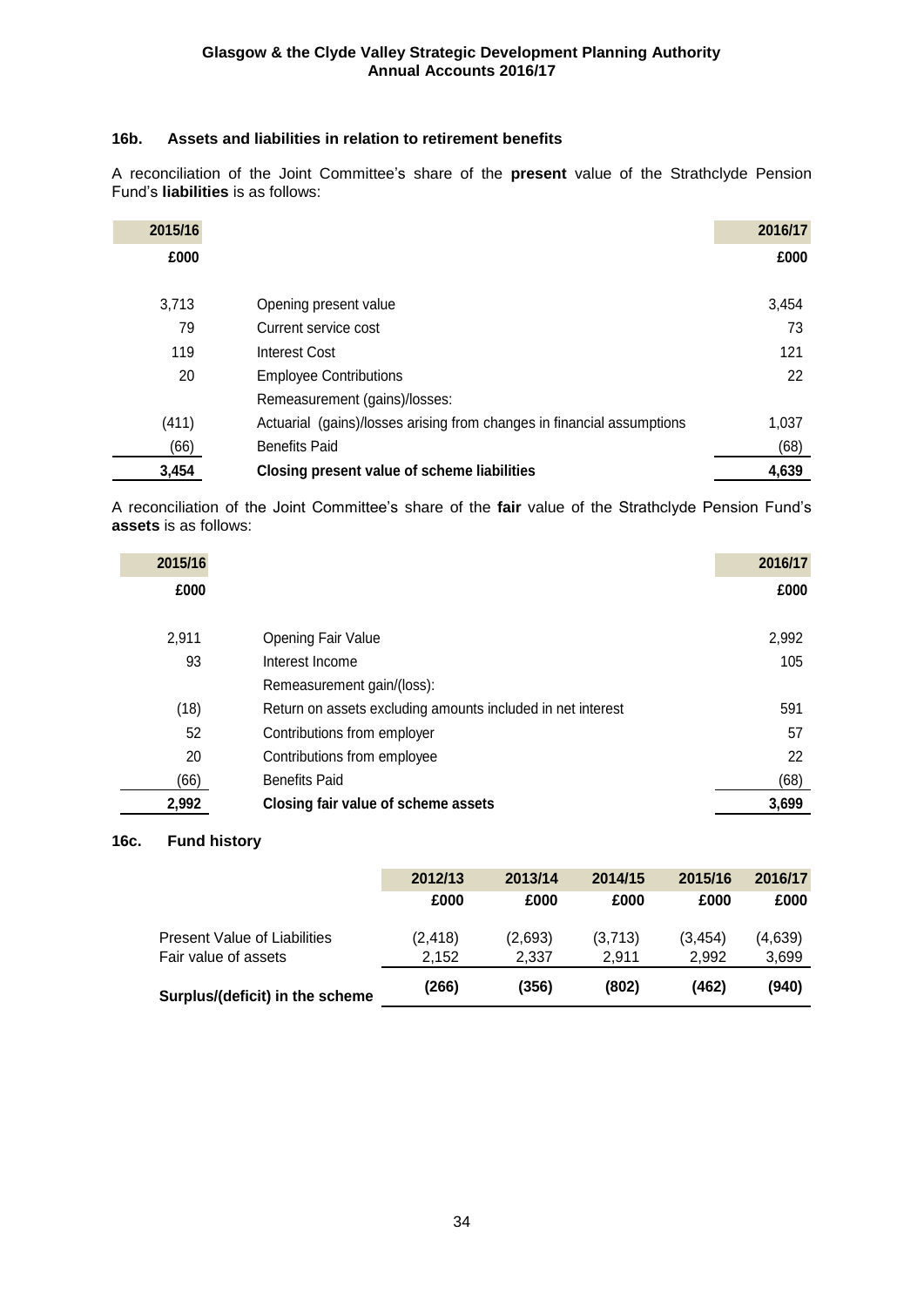The main fund (Fund 1) of Strathclyde Pension Fund does not have an asset and liability matching (ALM) strategy.

The net liability of £0.940 million has a significant impact on the net worth of the Joint Committee as recorded in the balance sheet. Any deficit on the Strathclyde Pension Fund will be made good by increased contributions over the remaining working life of employees, as assessed by the Fund actuary.

The total contributions expected to be made by the Joint Committee to Strathclyde Pension Fund in the year to 31 March 2018 is £0.057 million

#### **16d. Basis for estimating assets and liabilities**

The Joint Committee's share of the liabilities of the Strathclyde Pension Fund have been assessed on an actuarial basis using the projected unit method, that estimates the pensions that will be payable in future years dependent upon assumptions about mortality rates, salary levels and so on. The Scheme's liabilities have been assessed by Hymans Robertson, an independent firm of Actuaries, and the estimates are based on the latest full valuation of the Fund at 31 March 2014.

The principal assumptions used by the actuary have been:

| 2015/16    | <b>Financial Year:</b>                                                   | 2016/17    |
|------------|--------------------------------------------------------------------------|------------|
|            | <b>Mortality assumptions</b><br>Longevity at 65 for current pensioners   |            |
| 22.1 years | Men                                                                      | 22.1 years |
| 23.6 years | Women                                                                    | 23.6 years |
|            | Longevity at 65 for Future pensioners                                    |            |
| 24.8 years | Men                                                                      | 24.8 years |
| 26.2 years | Women<br>٠                                                               | 26.2 years |
| 4.2%       | Rate of increase in salaries                                             | 4.4%       |
| 2.2%       | Rate of increase in pensions                                             | 2.4%       |
| 3.5%       | Rate for discounting scheme liabilities                                  | 2.6%       |
|            | Take-up of option to convert annual pension into<br>retirement lump sum: |            |
| 50.0%      | For Pre April 2009 Service                                               | 50.0%      |
| 75.0%      | Post April 2009 Service                                                  | 75.0%      |